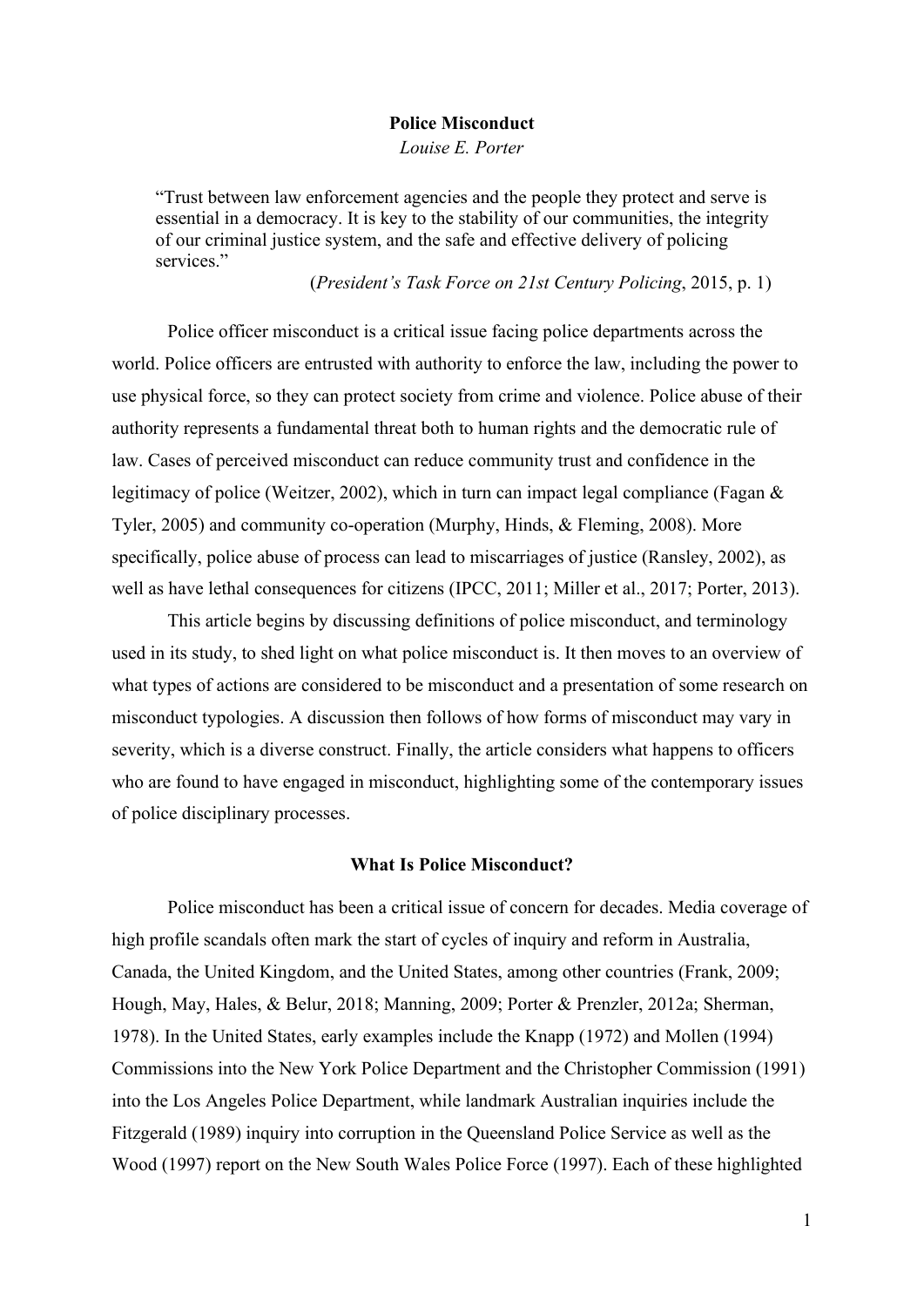widespread patterns of wrongdoing, including criminal actions, by police officers. More recently, the United States has experienced a number of high profile Department of Justice investigations into police departments, such as Ferguson and New Orleans, following concerns over publicized police actions (D'Souza, Weitzer, & Brunson, 2018), alongside the President's Task Force on 21<sup>st</sup> Century Policing (2015).

Despite this continued attention, scholars have highlighted a lack of agreement over definitions of what actually constitutes misconduct (Manning, 2009). Terms such as *misconduct*, *corruption* and *deviance* are frequently used with different meanings and sometimes interchangeably. Kappeler, Sluder, and Alpert (1998) noted that definitions often come from legal or administrative procedures and decisions. Frank (2009) points out that there is likely to be some consensus regarding serious, particularly criminal, acts; however, non-criminal acts of misconduct may be subject to less agreement.

For Punch (2000), police misconduct described the breaking of internal rules (which he differentiated from police criminal actions and corruption). However, even official definitions of misconduct can be broad and encompass normative values and expectations. For example, in Australia, the Crime and Corruption Act 2001 (which sets out the functions and powers of the Queensland Crime and Corruption Commission) includes in its definition of police misconduct, behavior "that (a) is disgraceful, improper or unbecoming a police officer; or (b) shows unfitness to be or continue as a police officer; or (c) does not meet the standard of conduct the community reasonably expects of a police officer" (p.330). Hough et al. (2018) note, in relation to England and Wales, "there is no clear consensus with the police service about the boundaries of misconduct—beyond the rather circular definition that misconduct is behaviour which is judged to be so in investigations of misconduct" (p.541).

Definitions are, of course, important for a variety of reasons. Definitions can impact the measurement of misconduct and, therefore, knowledge of misconduct prevalence and impacts (Porter, 2005). Definitions can also determine responses to misconduct. For example, agencies who have responsibility for investigating (or overseeing investigations of) misconduct will be bound by the definition of conduct established by their jurisdiction. A lack of consistent definitions can also hinder scholarship by limiting the comparability of findings, therefore limiting understanding. This article will take an inclusive definition of misconduct as "deviant, dishonest, improper, unethical or criminal behavior by a police officer" (Roebuck & Barker, 1974, p. 423). This enables discussion of a range of behavior and perspectives.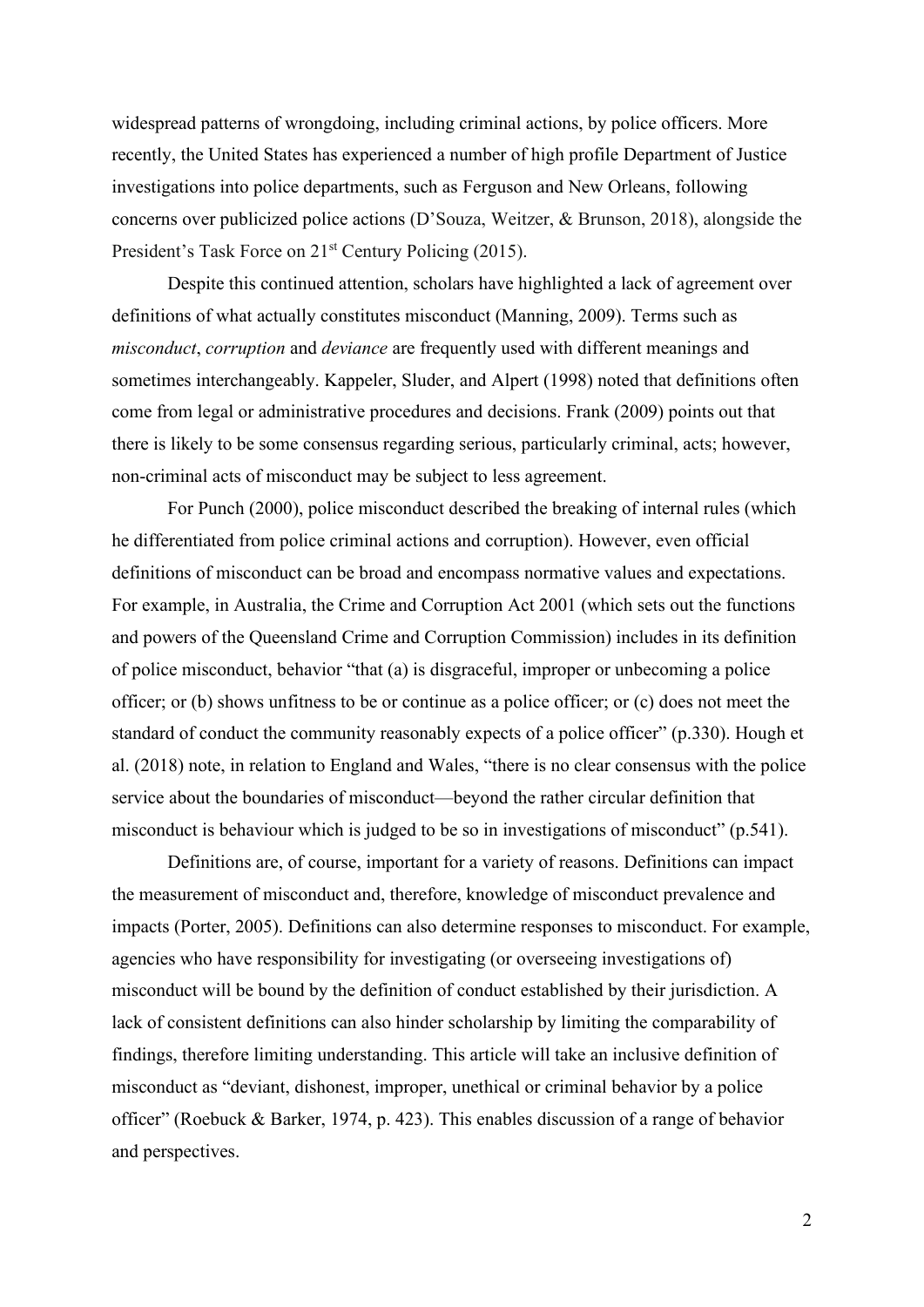## **What Types of Actions Are Considered Misconduct?**

There have been a number of attempts to describe the range of proscribed behavior for police officers and their underlying dimensions. As Newburn (1999) discusses, "the boundary between corrupt and non-corrupt activities is difficult to define, primarily because this is at heart an ethical problem" (p. vi). This section begins by exploring official codes of ethics before turning to typologies put forward in the academic literature.

# *Codes of Conduct*

Law enforcement codes of conduct (or codes of ethics), particularly those agreed upon by national and international bodies, assist our understanding of the types of actions that may constitute acceptable and unacceptable conduct by police. International codes include the International Association of Chiefs of Police (IACP, 1957) *Law Enforcement Code of Ethics* and the United Nations (1979) *Code of Conduct for Law Enforcement Officials*. In the United Kingdom, the *Code of Ethics: A Code of Practice for the Principles and Standards of Professional Behaviour for the Policing Profession of England and Wales* applies to all police forces in those two countries (College of Policing, 2014). These codes outline expected standards of behavior through a mix of basic principles or values (e.g., integrity and impartiality) and standards for specific behavior (e.g. the use of force, and confidentiality). The Codes recognize that officers are placed in a privileged position of power with regard to not only discretionary decision making but also access to information. Officers are expected not to abuse that position; they must abide by the law and the formal rules of the police department, and they must respect and protect citizens' human rights. The codes also assist with defining particular terms. For example, in relation to corruption, the United Nations (1979) states in its code:

While the definition of corruption must be subject to national law, it should be understood to encompass the commission or omission of an act in the performance of or in connection with one's duties, in response to gifts, promises or incentives demanded or accepted, or the wrongful receipt of these once the act has been committed or omitted. (p. 3)

Codes of conduct, therefore, assist both public and police officer understanding of what may constitute reasonable expectations regarding officer conduct (Cawthray, Prenzler, & Porter, 2013). However, breaches of the codes do not necessarily amount to misconduct. Further, codes of ethics do not present a systematic typology of proscribed behavior, nor do they attempt to unpack and understand different forms of behavior. Indeed, there are a number of underlying components to acts of misconduct. As Newburn (1999) concluded in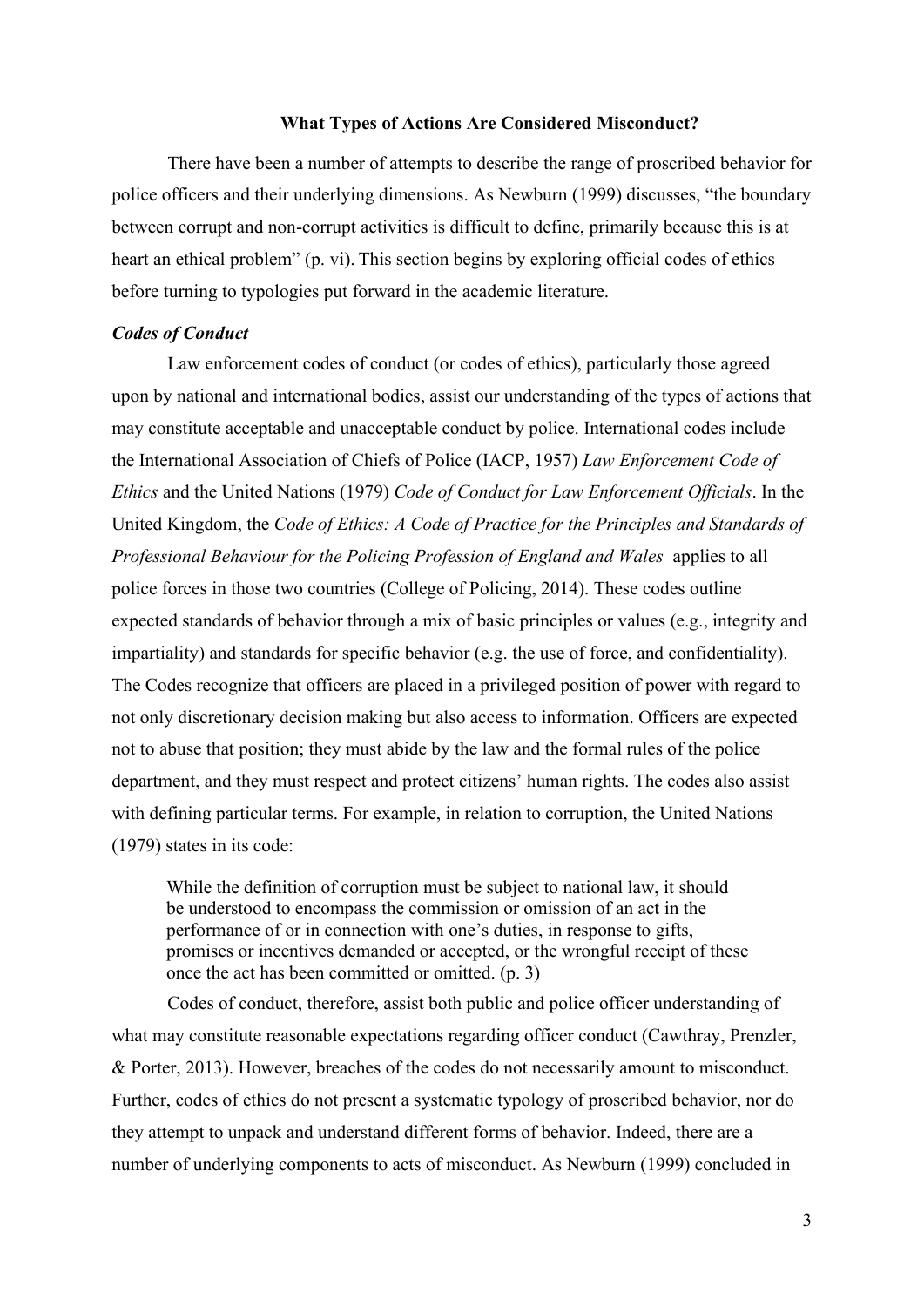relation to corruption, "any definition of corruption should acknowledge the varying means, ends and motives of corrupt activities" (p. v).

# *Typologies*

In an early effort to produce a typology of police corruption, Roebuck and Barker (1974) put forward eight forms of corrupt behavior from a review of the literature (and personal experience). They defined corruption as "proscribed behavior engaged in by a law enforcement officer who receives or expects to receive, by virtue of his official position, an actual or potential unauthorized material reward or gain" (p.424). The eight types were primarily based on the acts themselves, but they were also described according to five underlying dimensions: the number of actors; violation (department or legal); degree of peer support; organized or opportunistic nature; and reactions of police departments (pp.427-8).

Roebuck and Barker (1974) described five forms of behavior that Punch (2000) later agreed could be considered corruption: kickbacks (receipt of some benefit for referring business to particular companies); shakedowns (e.g., bribe for not making an arrest/issuing a ticket); protection of illegal activities (e.g., gambling or prostitution); the fix (e.g., quashing cases, disposing of a traffic ticket); and internal payoffs (e.g., fees for job assignments or holidays). In addition, Roebuck and Barker (1974) listed corruption of authority through the receipt of gratuities (which Punch (2000) later defined as police misconduct rather than corruption), opportunistic theft, and direct criminal activities such as burglary and robbery, (which Punch (2000) argued actually constitute police crime). Punch (1985) added a ninth category of flaking or padding to describe instances where police plant evidence or add to evidence (such as quantities of drugs found on a person or at a scene). However, Punch (2000, p. 304) observed that "this does not deal with the full range of deviant practices and particularly the more serious and insidious abuses of a police officer's position—extreme violence, manipulating evidence, sexual harassment, racism, and direct involvement in drug dealing."

Rather than adding further specific categories of behavior to the typology, Punch (2000) concentrated on differentiating different forms of corruption, misconduct and crime based on the motives underpinning corrupt behavior and the relationship with the parties involved. For example, while some organizations (such as Transparency International) define corruption as being for private or personal gain, Punch discussed the social and organizational motives underpinning corrupt behavior. He used the phrase *noble cause corruption* (or *process corruption* or the *Dirty Harry syndrome*; Punch, 1985) to describe a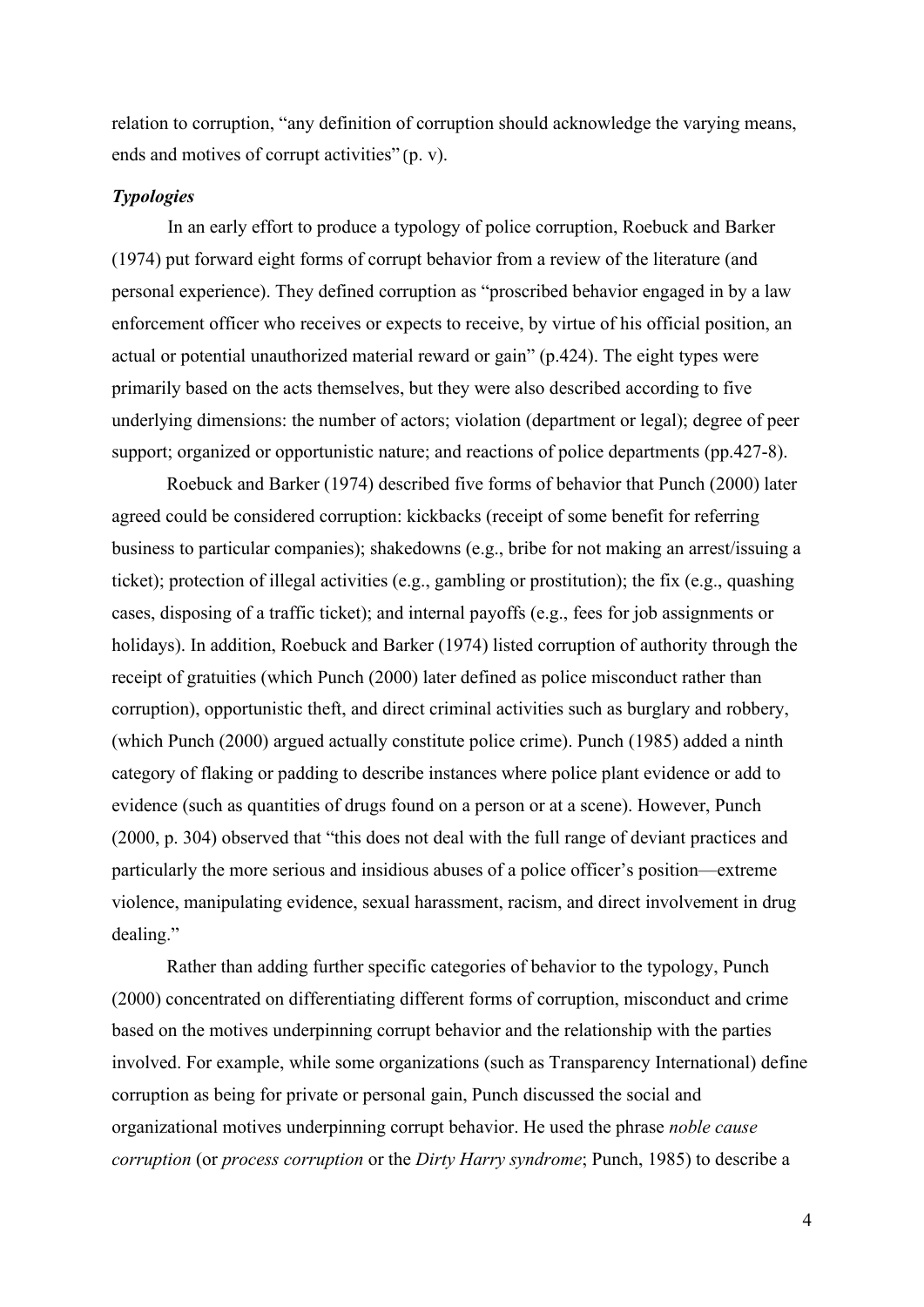range of behavior designed to secure a good outcome (for the public, the organization or the criminal justice system), such as conviction—but through corrupt means. However, he noted that the absence of direct gain from an external corruptor means that this is not necessarily aligned with the conventional definition of corruption. Punch further differentiated corruption that is strategic (typically involving mutually beneficial relationships with organized crime) and predatory (such as extortion) from straightforward corruption, which he saw as a largely passive response to incentives for "something…done or not done" (Punch, 2000, pp. 304- 305). Despite the attempts to distill a broad range of police behavior into a simplified typology based on underlying dimensions, the types were not empirically established beyond case study examples.

There have been attempts to more systematically establish typologies based on larger sample case analysis in both a bottom-up and top-down approach. Porter and Warrender (2009) analyzed a sample of 50 cases of police deviance highlighted through court cases in the United Kingdom (e.g., convictions quashed due to improper police practices; criminal convictions of officers, etc.). They coded each case according to specific features highlighted in the literature in order to analyze patterns in how those features manifested. The bottom-up approach was designed to test whether features coalesce or combine in consistent ways that indicate (and can be used to define) particular types of cases. They found that cases could be classified into three types, based on dominant combinations of: motivation (noble cause or personal gain); relationships (internally networked, externally networked or a single lone officer); duration; officer rank; and cause (proactive, reactive to offers, or in response to a situation). The most frequent combination was lone constables proactively committing oneoff acts for their own personal gain. A number of these acts constituted criminal offences (such as driving under the influence of alcohol and sexual harassment); this set of cases was given the descriptive label of *police crime*. The second most frequent combination saw networks of officers engaging together to commit acts for a noble cause in response to a specific situation. These acts were typically related to investigations and involved some form of evidence tampering or abuse of process; this type was labelled *noble cause misconduct*. The third type was characterized by officers above the rank of constable reactively engaging in acts involving an external person for personal gain over a period of time. This was labelled *corruption* and most closely resembled the classic definition (including cases of bribery). The authors concluded that their analysis empirically supported Punch's (2000) distinction between corruption, misconduct and crime. They were also able to shed light on how these forms of behavior have manifested in the United Kingdom (in their sample) in terms of the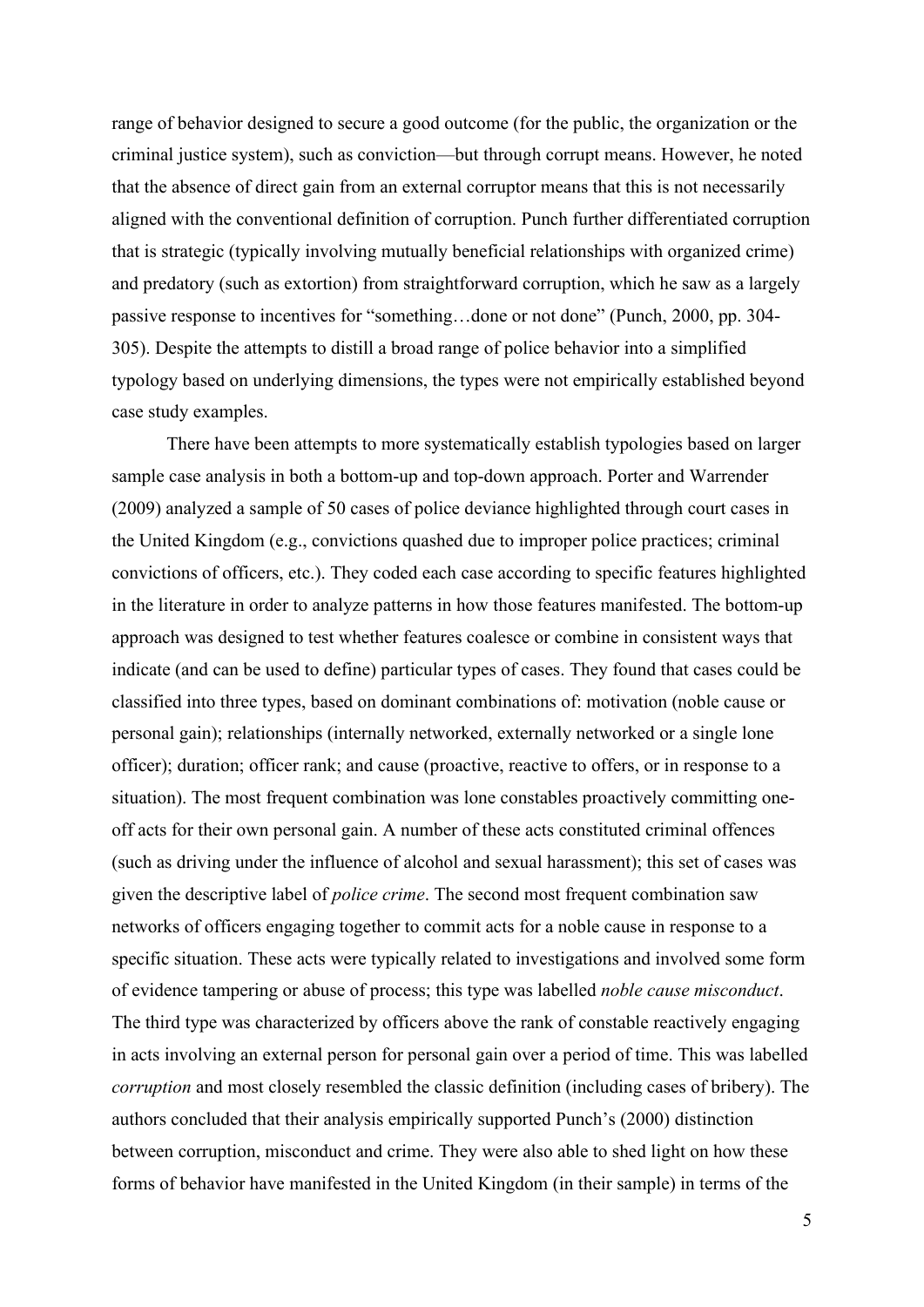officers (ranks of those involved, the duration of involvement), and types of behavior involved. For example, it is noteworthy that the cases of evidence tampering, as noted above, sat within the *noble cause misconduct* type, since they featured internally networked officers acting for a noble cause, rather than actions in response to an external corruptor for personal gain. This therefore enables further understanding of the motivation behind the behavior in this sample.

In contrast, a top-down approach was employed by Dean and Gottschalk (2011) to explore the existence of a specific classification scheme using court case transcripts for a sample of 60 prosecuted Norwegian police officers. Analysis was based upon the classification scheme of Dean, Bell, and Lauchs (2010), which differentiated categories of police deviance on a sliding scale from misconduct to corruption to predatory policing. Each category was then further differentiated according to the depth or level of deviance regarding whether the underlying cause or influence was individualistic, social/cultural or organizational/systemic. This three by three model was adapted by Dean and Gottschalk (2011) to produce nine motivations for police deviance, which they then searched for within their sample of 60 cases. They were able to find examples of seven of the nine motivations, or types, of cases. There were no coded instances of systemic corruption (defined as individuals who actively obstruct the investigation or prosecution of unethical conduct) or systemic predatory policing (defined as individuals who actively network with criminals to exploit others for profit). Individual level cases were most common across each of the three categories of deviance, with individual level misconduct representing the most frequent of the nine types (largely comprising cases of dangerous driving).

#### *Chief Officer Misconduct*

Hough et al. (2018, p. 546) note that the majority of scholarly attention to police misconduct has focused on "public-facing and patrol environments" and is skewed toward rank and file officers. While misconduct may indeed be more prevalent at the lower ranks (due to inexperience, opportunity, or sheer numbers), higher ranking officers are not immune. For example, the Fitzgerald Inquiry into the Queensland Police (1989) in Australia resulted in the dismissal and imprisonment of the police commissioner. Hough et al. (2018) argue that the different operating environment of higher ranking officers compared to lower ranking officers may create additional, or at least different, risks and opportunities, resulting in different forms of misconduct. Thus, much of our understanding of police misconduct may be less relevant to chief officers.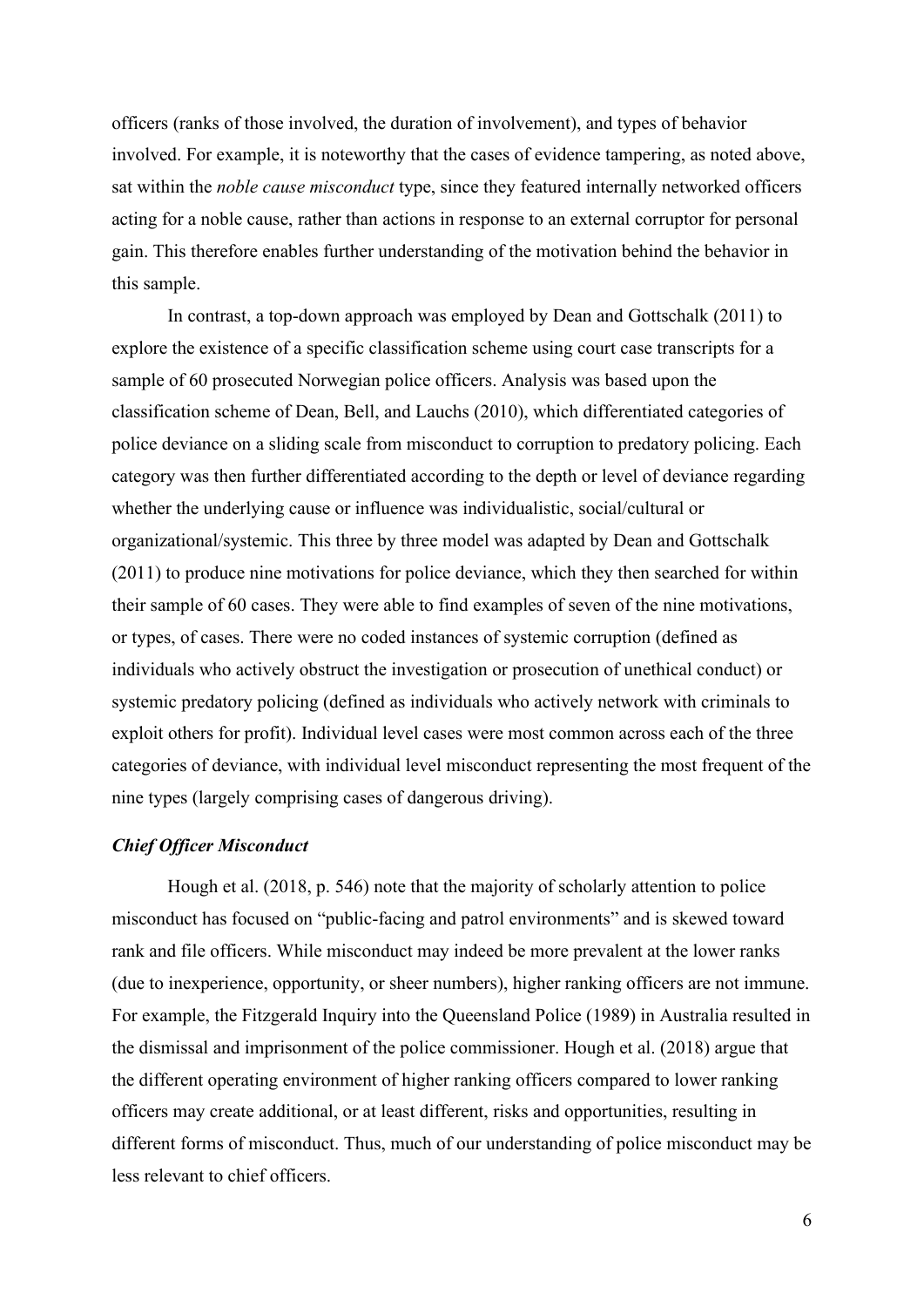In the United Kingdom, an increasing number of high profile cases in the last decade or so brought into question the integrity of police leaders (chief constables and assistant chief constables), including in 2012 the first firing of a chief constable in 35 years (Hough et al., 2018). This led the College of Policing, the professional body for the police service in England and Wales, to commission research in 2013 into cases of chief officer misconduct. In response, Hough et al. (2018) conducted interviews with 33 investigators and other key stakeholders, discussing a total of 40 investigated cases of chief officer misconduct. Based on this, and open source material of cases, they produced a typology that distinguished two primary misconduct categories: decision-making and interpersonal behavior. The first category related to chief officers' use of position of authority regarding decision-making. It included abuses of process and procedure, particularly in terms of recruitment and procurement, as well as misconduct related to material gain, including forms of gratuity and payment of expenses. Also included in this category were various forms of professional misjudgment, including use of social media/email (p.546). The second category, interpersonal misconduct, included bullying, discrimination, and inappropriate sexual behavior. While the underlying dimensions of abuse of decision-making power (or discretion) and interpersonal behavior may echo problems highlighted in the lower ranks, Hough et al. (2018) suggested that common across the chief officer cases was a sense of entitlement and exception from the organizational rules, which resulted in chief officers denying or excusing their wrongdoing.

# *Off-duty Conduct*

It should be noted that there has been some disagreement in the literature as to where off-duty behavior belongs in the definitions of police misconduct. As noted earlier, police officers have been known to commit a variety of behavior that amounts to criminal offences. However, Kane and White (2009) maintain that criminal behavior should only be labelled as *police* crime if it involves an "abuse of the police authority to gain the opportunity to commit the crimes" (p.740), citing the perspectives of Sherman (1978) and Kappeler et al. (1998). However, Kane and White acknowledge that officers can abuse their authority while engaged in off-duty behavior. Thus, the term *police crime* may capture some but not all crime committed by police off duty.

In contrast, codes of police conduct are increasingly recognizing the importance of off-duty behavior in a broader sense—the impact on the reputation of the police organization and public confidence in police. As early as 1957, the IACP Code of Ethics specified that officers should keep their "private life unsullied." The College of Policing Code of Ethics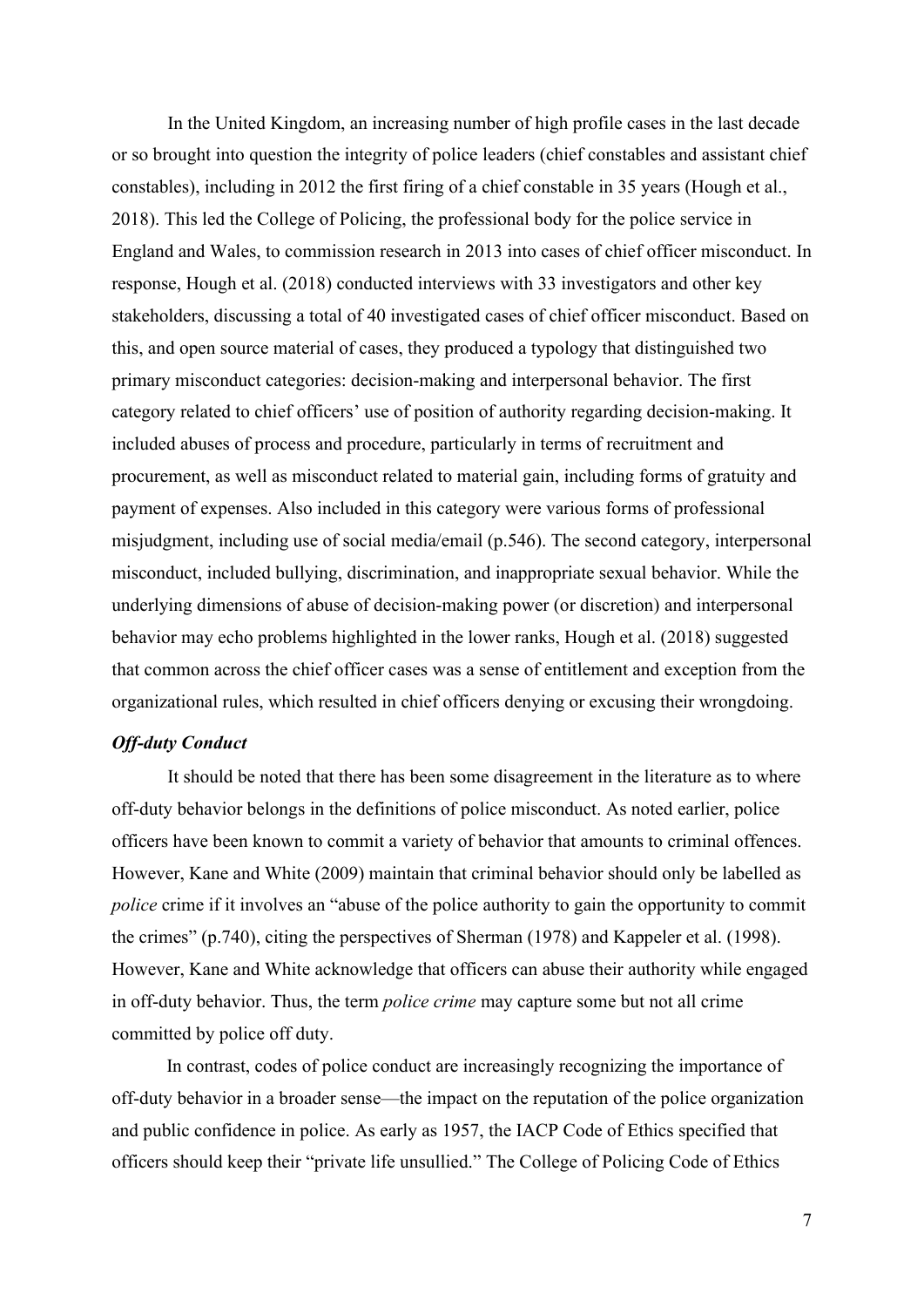(2014) stipulates that officers "will behave in a manner, whether on or off duty, which does not bring discredit on the police service or undermine public confidence in policing" (p. 13). Regardless of definitional issues over abuse of authority of position, there are a variety of offduty actions that would constitute misconduct in practice, particularly if criminal.

Cawthray et al. (2013) discuss a variety of examples of problematic private conduct of police officers. They discuss officers' use of social media, particularly content of posts that may contravene expectations of appropriate behavior. Indeed, there have been a variety of cases of officers "stood down" for behavior on social media platforms, for example in the UK's Metropolitan Police Service (Halliday, 2013). Cawthray et al. (2013) note how off-duty behavior might give rise to conflicts of interest, including through associations with known criminals or moonlighting in other occupations such as private security. Thus, while off-duty behavior might not constitute misconduct per se, it could increase the risk or opportunity for an abuse of position. Indeed, many jurisdictions require officers to declare such activities so that these risks can be appropriately assessed and managed (Porter & Prenzler, 2012a). Failure to declare might, therefore, represent misconduct in that it breaches internal rules. Cawthray et al. (2013) suggested that official codes of conduct could be more comprehensive and prescriptive regarding examples of unacceptable off-duty behavior.

## *The Blue Wall of Silence: Misconduct as the Failure to Report*

The existence of a blue wall or blue code of silence has been widely acknowledged throughout the policing literature; the code of silence reduces the likelihood that officers will report misconduct and thus contributes to and perpetuates the problem (Skolnick, 2002). All three of the codes of conduct mentioned earlier include some provision that officers are, at a minimum, not to ignore or condone corruption and misconduct; preferably, they should report and oppose ethical breaches. Further, in many jurisdictions, failure to report known, or suspicions of, misconduct now constitutes misconduct in and of itself, subject to disciplinary proceedings (e.g. see Porter & Prenzler, 2012). Similarly engaging in harassment of colleagues to either dissuade them from reporting, or to punish whistleblowers, is also now generally a disciplinary offence.

## **How Do Types of Misconduct Vary in Severity?**

There is clearly a wide range of police actions that constitute misconduct in an official sense, as breaches of organizational rules and criminal law, as well as actions generally agreed upon to be inappropriate. However, there are a variety of perceptions regarding the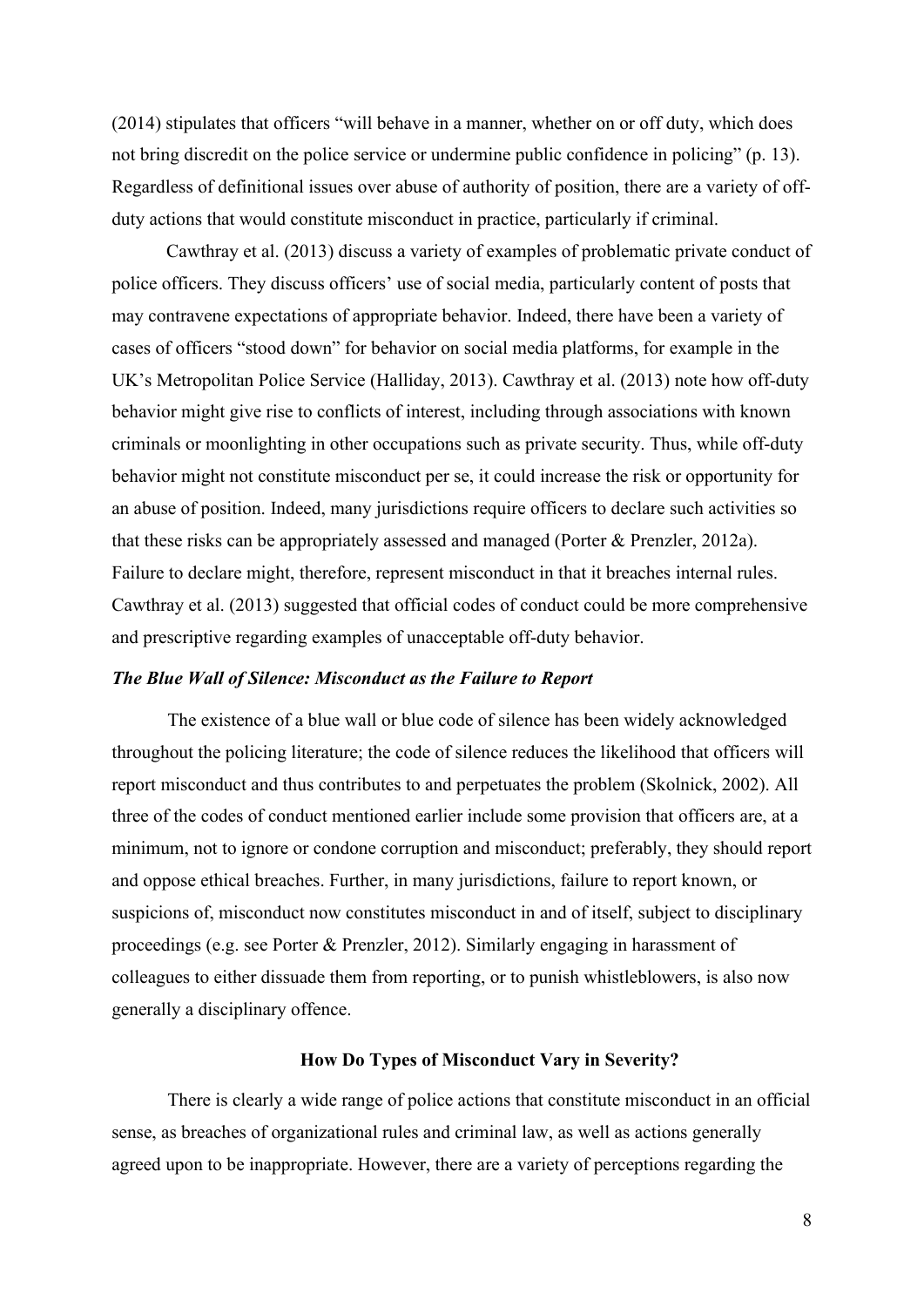severity, or seriousness, of different forms of misconduct. Judgements of seriousness may be based on the perceived intent of the actor as well as the short- and long-term consequences of, or harm caused by, the act. Thus, the concept may differ across contexts and individuals. This is important because perceptions of seriousness of the behavior can underpin both the likelihood that people will engage in that behavior themselves and the likely response (formal and informal) of others when they do.

### *Police Officer Views of Seriousness*

When Roebuck and Barker (1974) outlined their typology, they also proposed a hierarchical order in terms of underlying seriousness: (1) corruption of authority, (2) kickbacks,  $(3)$  opportunistic theft,  $(4)$  shakedowns,  $(5)$  protection of illegal activities,  $(6)$  the fix, (7) direct criminal activities, and (8) internal payoffs. While those authors suggested an ordering "from rule breaking to lawless behavior" (p.435), their discussion of the order fundamentally represented the extent to which practices would be accepted by individuals and, ultimately, the organization. They therefore proposed that the presence (or acceptance) of behavior at the high end of the continuum (internal payoffs) would likely signify the presence of all other behaviors in the typology. In terms of individual ethics, this has been termed the slippery slope, where engaging in lower levels of misconduct is linked to progressing to more serious forms of misconduct (Kleinig, 1996).

One method for measuring police misconduct that has been widely used in the academic literature is surveys of officers' perceptions of hypothetical scenarios (Klockars, Ivković, Harver, & Haberfeld, 2000). In addition to circumventing methodological problems of uncovering actual misconduct (such as the code of silence), this methodology sheds light on the patterns and variations in officers' acceptance of a variety of behaviors, through directly asking them to rate the seriousness of specific acts. This allows, to some extent, the testing of Roebuck and Barker's (1974) proposed seriousness order, although not all of their eight types appeared in the surveys. Interestingly, the acceptance of gratuities of small value, such as free meals, has consistently been shown to be seen by police officers as among the least serious forms of misconduct, both in the United States (Klockars et al., 2000) and other countries across the world with few exceptions (Klockars, Ivković, & Haberfeld, 2004). This supports Roebuck and Barker's (1974) placing of *corruption of authority* at the low end of the continuum. However, this research differs consistently from Roebuck and Barker's placement of opportunistic theft. While Roebuck and Barker placed this third in the progression, survey research shows that police officers view theft as one of the most serious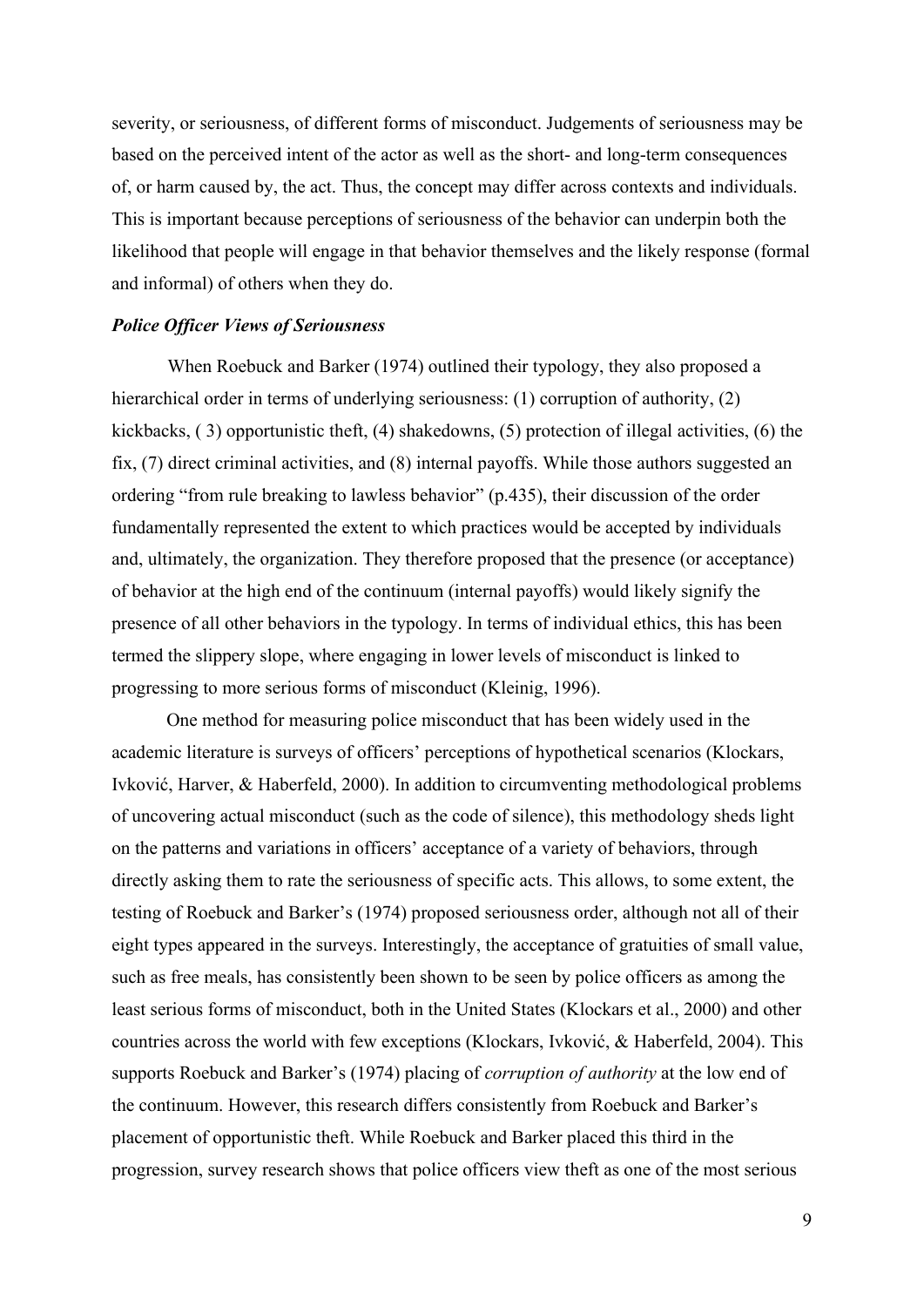forms of misconduct—above activities such as accepting a bribe to ignore a speeding offence (shakedown), a supervisor offering holiday time to an officer in exchange for a personal favor of servicing his car (internal payoff) and protection of illegal activities in the form of liquor license violations. This finding is largely consistent across countries and time periods (Klockars et al., 2004; Ivković & Haberfeld, 2015). Westmarland (2005) reported survey responses of UK police officers, concluding that actions of an acquisitive nature, whereby the officer in the scenario received money or goods, were perceived as more serious than actions of brutality toward suspects and bending rules to protect colleagues. This is reminiscent of the discussion of noble cause versus personal gain. Thus, as Westmarland suggests, the motive behind the act may be an important determinant of officers' perceptions of seriousness.

Normative perceptions clearly exist regarding the relative seriousness of specific infractions. However, there is evidence of variation in officers' views, particularly in terms of the level of seriousness ascribed to some forms of behavior. For example, a number of studies have shown that officers with supervisory status tend to view misconduct more seriously than officers who are not in a supervisory role (Porter, Prenzler, & Hine, 2015). Officer gender and ethical position has also been the topic of some interest, with mixed findings regarding gender differences in perception of seriousness (Porter & Prenzler, 2019). A number of studies have, however, shown that female officers tend to view excessive or unnecessary force more seriously than their male colleagues.

# *Public Views*

It has been pointed out that the public should potentially have higher expectations regarding the ethics and conduct of police than other occupations, due to their powers as well as possible temptations on the job (Miller, 2010, pp. 242-243). This suggests that the public is likely to take a dim view of police misconduct and may potentially view infractions more seriously than officers do themselves. Steyn, Gopal, and Meyer (2013) explored survey data using the Klockars et al. (2000) scenarios to compare perceptions of seriousness between a sample of South African police officers and a sample of university students. They found broad agreement between the two samples regarding the rank ordering of the scenarios from least to most serious. However, when comparing ratings at the scenario level, they found mixed results depending on the scenario and its placement on the continuum. Particularly, there were fewer (or smaller) differences in perceptions of scenarios at the middle ranks of seriousness, while students tended to hold more extreme views at each end of the continuum.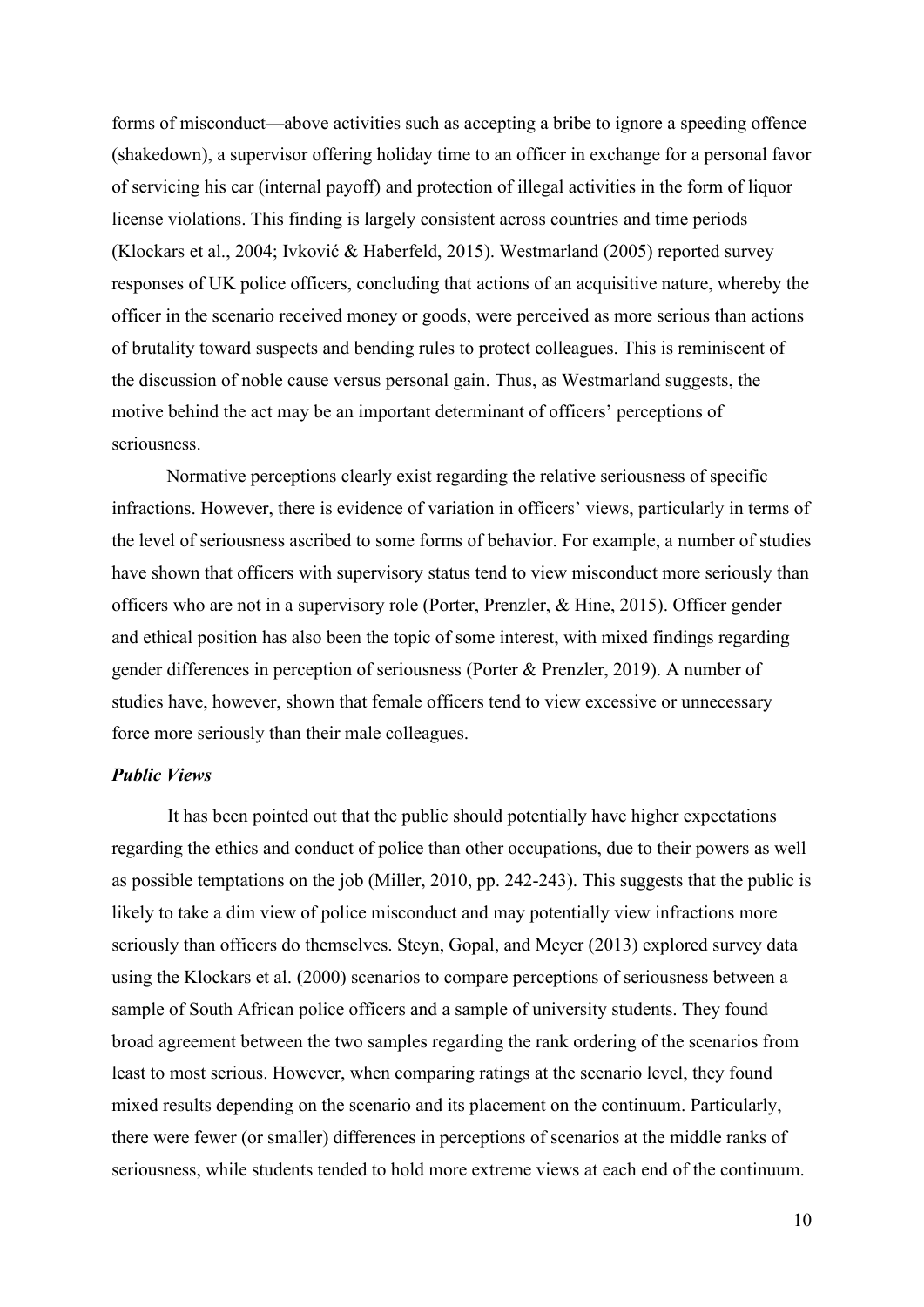Students tended to view the more serious forms of misconduct (such as theft) even more seriously than police officers, while viewing the less serious infractions (such as gratuities) as even less serious. Steyn et al. (2013) concluded that the latter may indicate positive effects of police training and policy. They also note that the students were actually more accepting than police of the improper use of force against a suspect.

In the United States, Seron, Pereira, and Kovath (2004) conducted a survey of a random sample of 1,100 people in New York City to explore public perceptions of police discourtesy/offensive language, use of force, and abuse of authority. They used a factorial vignette approach to show that citizens' judgements of serious misconduct are influenced by both legal and extralegal factors. Specifically, while respondents did not tolerate unnecessary force or offensive language, an officer's "abusive or threatening behavior" did not affect misconduct judgments (p. 702). Further, respondents were more tolerant (reduced their judgments of serious misconduct) when the suspect exhibited confrontational behavior, despite this being an extralegal factor. The researchers concluded that members of the public, while expecting professionalism from police officers, also recognize the need for "'street level' discretion…including the use of 'dirty means'" (p. 702). Once again, this seems to echo the motivational distinction between the noble cause of some misconduct and that for personal advantage**.**

## *Official Views*

The Knapp Commission (1972) report on police corruption in the New York Police Department was the first to use the terms *meat eaters* and *grass eaters* to distinguish two differing patterns of behavior based on underlying intent or volition. Grass eaters were officers who primarily succumbed to temptation of offers (e.g. bribes) and whose behavior was viewed as a passive (and largely normative) response to a corrupt world. In contrast, meat eaters proactively and purposely sought out opportunities to exploit for considerable gain. While grass eating was widespread, it was considered to be amenable to change. In contrast, meat eaters were viewed as aggressive and corrupt individuals, who belonged in prisons rather than in the police department.

More recent evidence for official judgements of seriousness based upon intent can be found in the study of Norwegian cases of misconduct by Dean and Gottschalk (2011). They argued a sliding scale from misconduct to corruption to predatory policing and showed some support that this represents the views of the criminal justice system, in terms of penalties. Cases that they classified as *predatory policing* involved proactive behavior (such as

11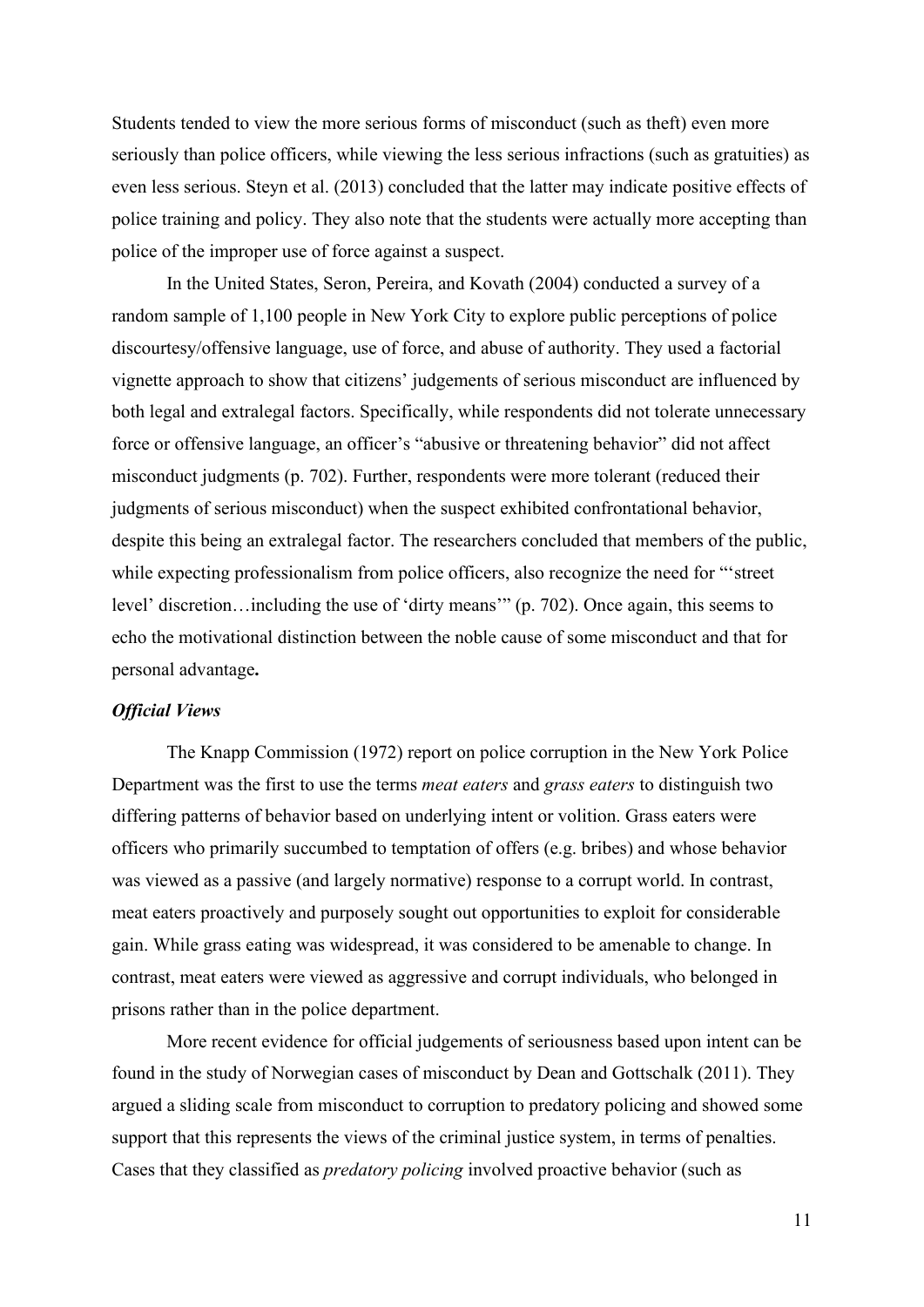extortion) and were given harsher sentences (lengthier jail terms) than cases they classified as *corruption* (abuse of authority) or *misconduct* (breaking of departmental rules).

A more contemporary view on seriousness, however, focuses on the broader societal impacts of misconduct, where practices are widespread and have the potential to undermine or damage community support for police. In this regard, high profile investigations and reviews of policing in recent years, particularly in the United States, can be used to identify issues that are considered serious in the current climate (D'Souza et al., 2018). D'Souza et al. examined the reports of four US Department of Justice investigations of misconduct in problem police departments: New Orleans, Ferguson, Baltimore and Chicago. Their analysis highlighted similarities that led the authors to identify three main problems: improper use of authority to stop, search and arrest; verbal abuse and use of discriminatory language; and the use of excessive or unnecessary force. Race was a common issue across all three problem areas, including racial disparities in the exercise of discretion and use of force, as well as the use of racist language. Indeed, Punch (2009) noted a shift in police deviance since the 1990s, from corrupt behavior toward the abuse of authority and use of excessive force. As D'Souza et al. (2018) point out, such issues have now received a great deal of attention in the academic literature, more so than other acts of misconduct such as "perjury, evidence tampering, and improper interrogation techniques." Particularly, it is recognized that such practices can undermine public trust, confidence and support for the legitimacy of police, all of which are essential for democratic policing (President's Task Force on 21st Century Policing, 2015). Further, many scholars cite the inappropriate use of coercive force to be the central problem of police misconduct (Kerstetter, 1985). As Punch (2009) puts it, "beating leads to cheating" (p. 31) including lying and falsifying charges against the victim. This corruption-brutality relationship was also noted by the Mollen Commission (1994).

#### **What Happens to an Officer Who Engages in Misconduct?**

There is a wide range of proactive and reactive measures organizations can take to deal with systemic problems in the ranks, many of which are covered elsewhere in this book. This section will be limited to responses at the individual officer level, once misconduct has been determined. A range of options are available—from criminal through disciplinary (including dismissal) to remedial responses. While responses to individual acts of misconduct typically reflect the severity or seriousness of the infraction, as noted above, these judgments of severity (and their grounds) can vary.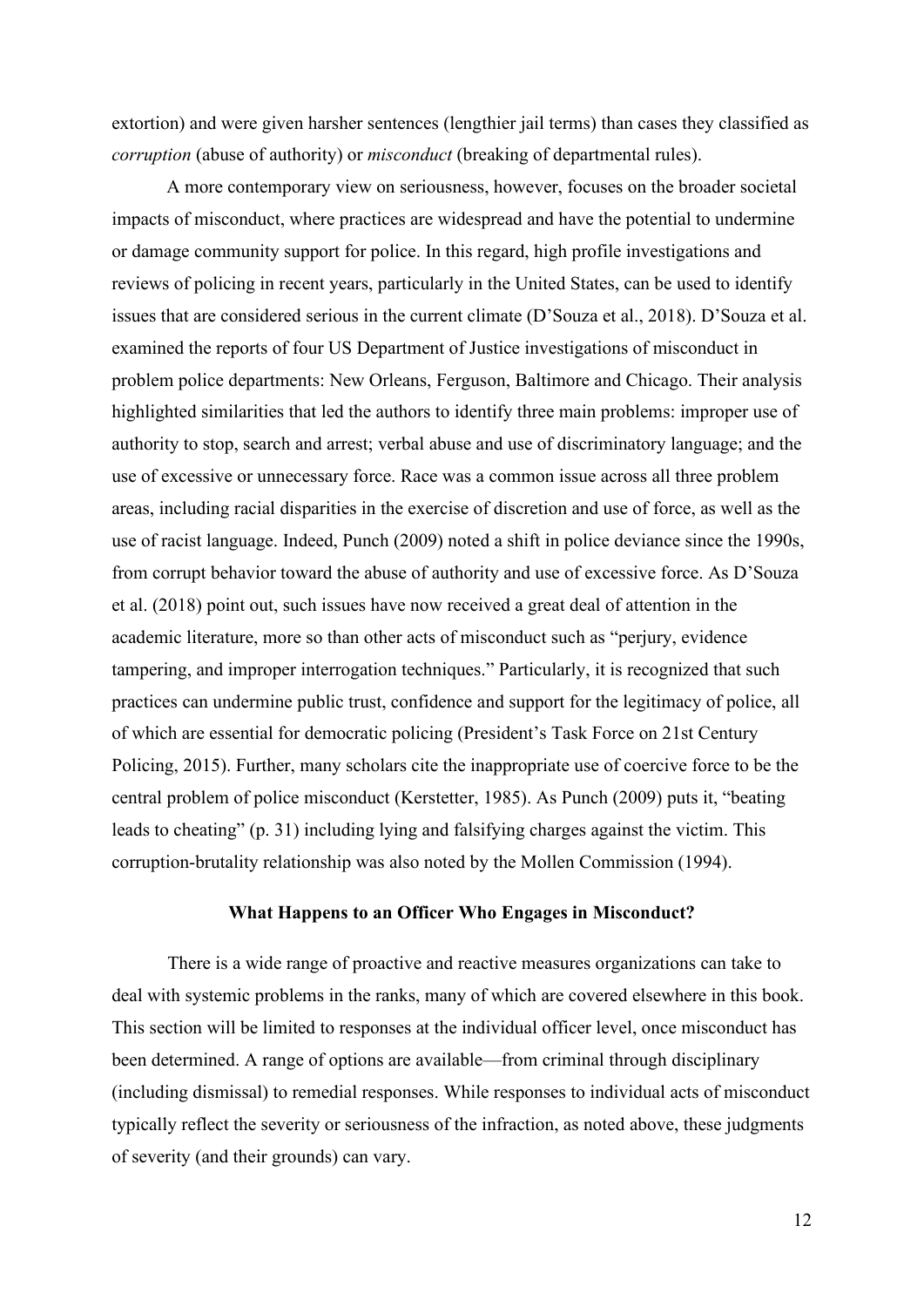## *Internal Versus External Decision Makers*

Historically, there has been tension over who should investigate and adjudicate cases of misconduct. Inquiries into and commissions investigating corruption have often criticized internal affairs departments of police agencies as, at worst, corrupt and, at best, lenient or ineffectual, compounding systemic problems (e.g. see the Knapp Commission, 1972). Even with the introduction of external civilian oversight/investigatory agencies, little has changed. In most cases, findings and recommendations are handed to police agencies with little authority to mandate a specific disciplinary response (for an exception, see the Police Ombudsman of Northern Ireland, (Porter & Prenzler, 2012b)). The failures of police agencies to adequately discipline officers have been criticized in the United States (Felker-Kantor, 2018) and in Australia (Robinson & McDonald, 2015). Police executives themselves are often frustrated over their lack of power to enact disciplinary decisions given the complex processes involving boards, tribunals, and unions—particularly when considering more serious penalties, including dismissal (Stephens, 2011).

Scenario based survey research of officers has shown that the majority of officers across a variety of countries—do support at least some level of discipline for acts of misconduct (Ivković & Haberfeld, 2015). However, in South Africa, the study by Steyn et al. (2013) did note in relation to their police officer respondents "a general reluctance on the part of the police to impose the harshest sanctions" (p. 151). This seemed to be linked to seriousness perceptions. When comparing police officers' and students' recommended responses to the misconduct scenarios, students gave harsher penalties than police to scenarios at the serious end (but they also saw these as more serious than police) and more lenient penalties than police to scenarios at the lower end of seriousness (but they also saw these as less serious than police). However, Seron, Pereira, and Kovath (2006) showed that members of the public consider contextual and behavioral factors, independent of seriousness, when deciding on fair punishment for misconduct. The researchers concluded that "the public brings a temperate lens, or one that does not demonstrate a propensity toward harsh punishment" (p. 955).

#### *Disciplinary Responses: Deterrence Versus Behavior Change*

While acts that amount to criminal behavior can clearly be subject to criminal proceedings, behavior that involves the breaking of internal rules and codes may be subject to a range of organizational responses under an agency's disciplinary or performance management system. Early views of disciplinary responses tended to stem from a *bad apple*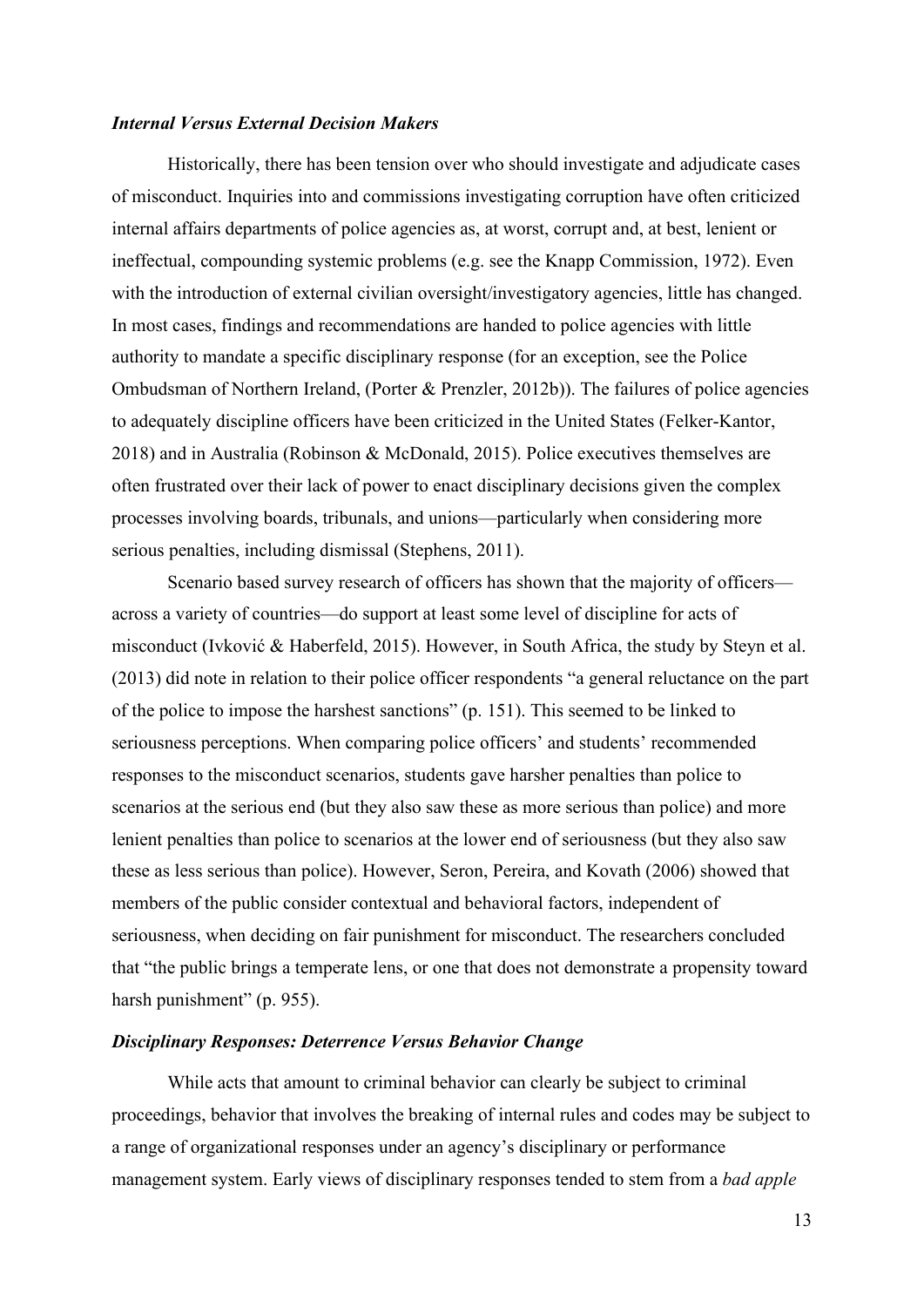theory of misconduct, focusing on problem individuals who needed to be removed (dismissed) from service. The Knapp Commission's description of meat eaters particularly highlights this view. However, the Knapp report also recognized that grass eaters contributed significantly to the problem and placed some blame with the organization (also seen later in the Mollen Commission, 1994). Organizational theories of misconduct suggested that agencies needed to take responsibility for managing officers' behavior and deterring misconduct. Disciplinary responses have, therefore, centered around efforts to deter misconduct by increasing the risks (e.g. written or verbal warnings and reprimands, loss of vacation time, transfer/reassignment to less desirable duties or period of suspension) and lowering rewards through imposing financial penalties (e.g. fines, salary reduction, demotion in rank, loss of pension).

In contrast, there has been a growing impetus for systems that promote cultural change among officers. A vast amount of psychological literature underpins notions that compliance-based systems of behavioral control (based on the power of punishment and reward) are less effective than transformative systems that seek to encourage behavior through alignment of attitudes, values, and goals. In other words, people are more likely to do the right thing (particularly in the absence of surveillance) if they believe in the underpinning values than if they are simply looking to avoid punishment. The Knapp Commission (1972) noted that combatting the grass eaters would require "efforts to change the rank and file attitudes towards corruption" (p. 65). A survey of police officers in Queensland, Australia, conducted by the Crime and Misconduct Commission (CMC, 2013) supports this, at least hypothetically. The CMC reported that officers whose personal values aligned with the values of their organization were more likely to recognize the seriousness of a variety of examples of misconduct and were more likely to say they would report them. A number of remedial responses to misconduct have, therefore, emerged, including counselling, training and education to improve officer understanding and correct behavior.

#### *Disciplinary Reforms: Organizational Justice and Alternative Discipline Processes*

Underpinning deterrence theory (and social learning theory more generally) are the principles that punishment should be *prompt* (proximal to the behavior), *predictable* (likely and consistent) and *proportional* (severity should be based on the behavior). Not only does this assist learning through reinforcing expectations, but it can also demonstrate fairness and equity—the same level of punishment is quickly and consistently applied to the same act, regardless of the actor, and the punishment is not viewed as disproportionately harsh.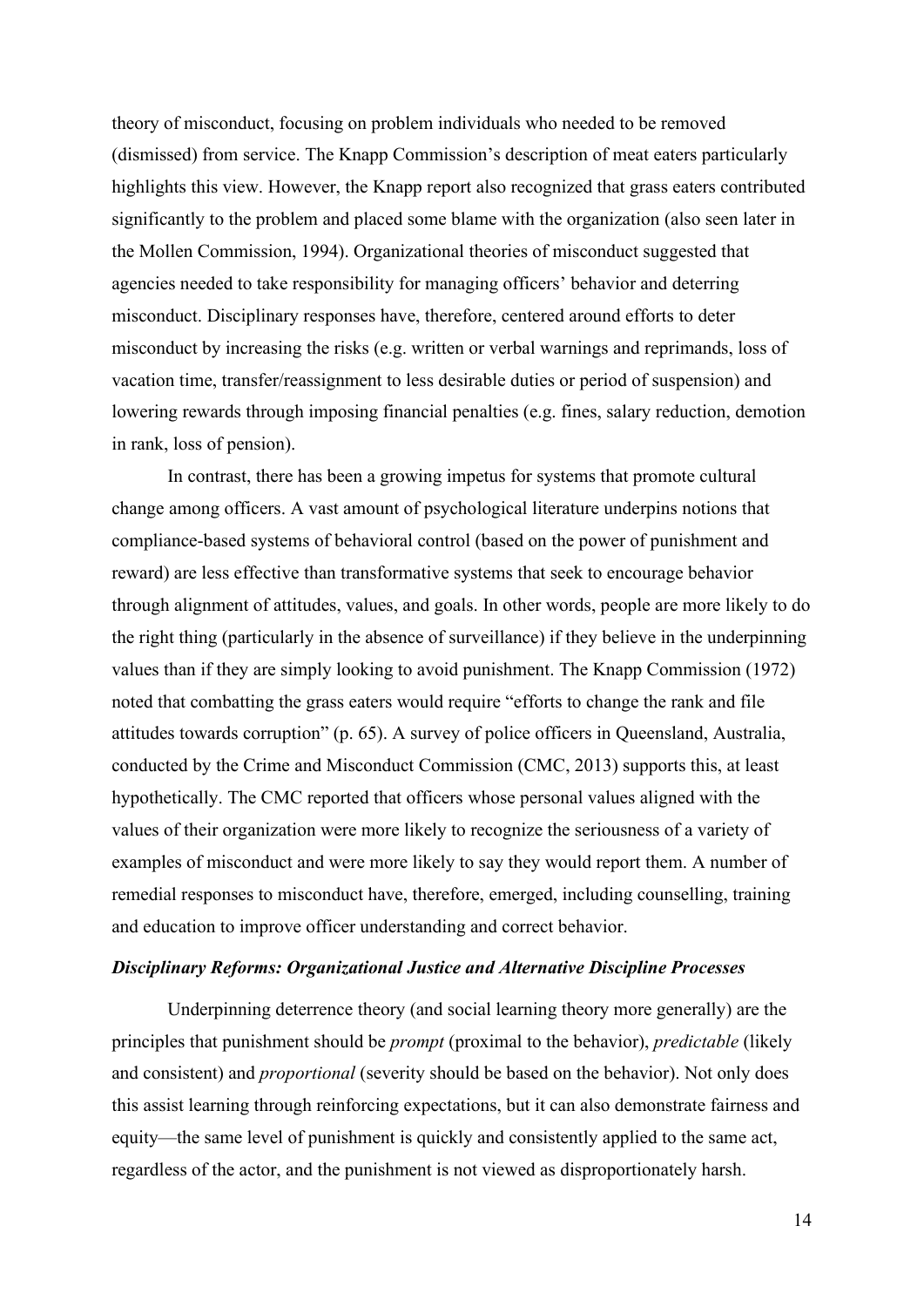Literature on organizational justice highlights the importance of fair treatment for both identification with group values and compliance and cooperation (Blader & Tyler, 2009). Police officers' perceptions of fair treatment by their department have been linked to rule adherence (Bradford, Quinton, Myhill, & Porter, 2013), commitment to ethical policing (Bradford & Quinton, 2014) and less adherence to the code of silence (Wolfe & Piquero, 2011).

Unfortunately, many police disciplinary systems suffer from protracted investigations and overly adversarial processes (Stephens, 2011; Webbe, Williams, & Grayson, 2011), requiring a standard of proof of wrongdoing that is rarely achieved. This results in no finding–and therefore no action against officers—thus failing to deliver either specific or general deterrence. It also unfairly affects the subject officers who have waited months, sometimes years, to be cleared of misconduct. Stephens (2011) also cites examples from the United Kingdom and the United States of concerns that systems are overly punitive, either in general or for certain groups of officers (racial bias). In addition, the process of adjudicating decisions frequently lacks transparency. Seron et al. (2006, p. 927), note that both the process and outcomes "take place behind a blue veil", with "no public record." Indeed, a recent media report criticized the NYPD decision not to make disciplinary case outcomes public (Rayman, Annese, & Tracy, 2018).

Aligned with both the deterrence and values perspectives, a number of disciplinary reforms have been recommended and/or implemented in various jurisdictions. The use of a disciplinary matrix has been advocated to increase consistency, proportionality and transparency of decisions (Shane, 2012). Such a matrix typically outlines the range of punitive responses appropriate as the seriousness of the act increases, while also taking into consideration the subject officer's disciplinary history (Higginbotham, 2006). The matrix proposed by Shane (2012) also specifies aggravating circumstances (such as whether injury occurred) and mitigating circumstances (such as ignorance or following a superior officer's advice). A matrix therefore serves as both a guide to decision-makers to improve consistency and provides transparency to subject officers to encourage them to admit mistakes. Stephens (2011) cites a number of US police departments that have introduced this approach with positive outcomes, such as vastly improving the speed with which (particularly minor) complaints were resolved through reducing the need for a formal investigation and instead devolving responsibility to first line supervisors.

After the initial move to external anti-corruption and complaint-handling agencies (following the high profile inquiries of the 1970s to 1990s), local resolution by police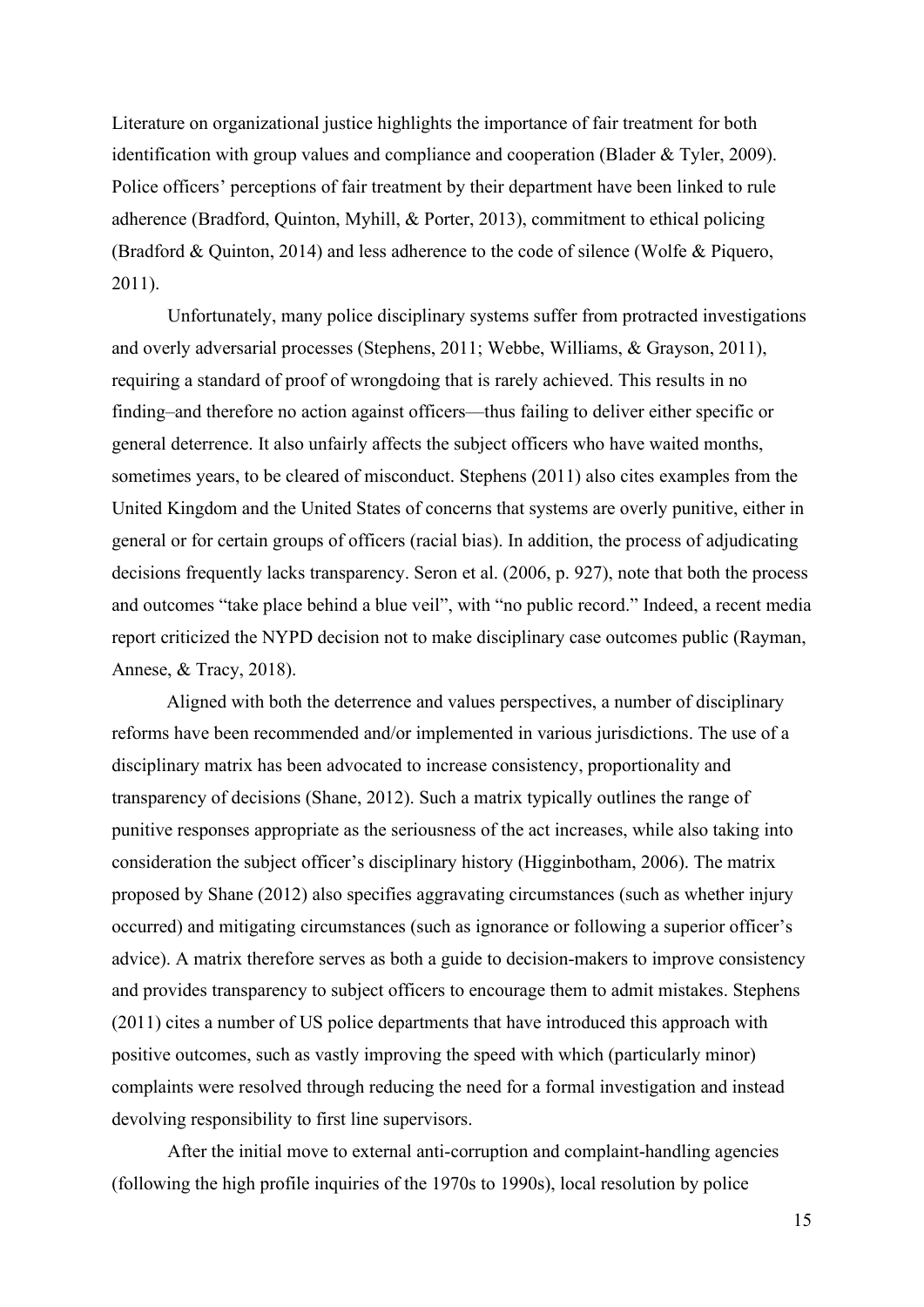managers of less serious matters became a trend in recent decades. This improved the timeliness of responses. First line supervisors are in a better position to monitor officer performance and to provide remedial responses to correct behavior. In some cases, this process is underpinned by an early warning system or early intervention system (Walker, 2015) that highlights problem behavior to be corrected, thus avoiding multiple infractions or a progression in seriousness (avoiding the slippery slope). Mediation has also been introduced in some jurisdictions to assist the local resolution of issues arising from complaints (Prenzler & Porter, 2016). Mediation has the potential to increase procedural fairness for both the officer and complainant, through allowing both sides to be heard in an independent forum.

#### **Conclusion**

In summary, police misconduct is understood to be an enduring issue around the world that needs constant vigilance, both from within and outside departments. Even where the majority of police officers fulfill their duties with honesty and integrity, isolated cases of misconduct can have huge ramifications for the reputation of a department. Various forms of behavior have been uncovered through formal inquiries and investigations—from criminal actions to actions that contravene department rules or community standards. One consistent observation is that defining misconduct can be difficult, primarily because misconduct is a belief rather than a behavior. Thus, while guidelines, rules, and legislation can set normative standards, individuals may still choose to except themselves based on their own opinions, context, and mitigating factors. It is therefore essential that systems designed to reduce misconduct are values-based. Recent developments to introduce remedial responses and increase the fairness of disciplinary systems are a valuable step in this direction.

## **References**

- Blader, S. L., & Tyler, T. R. (2009). Testing and extending the group engagement model: Linkages between social identity, procedural justice, economic outcomes, and extrarole behavior. *Journal of Applied Psychology, 94*(2), 445–464.
- Bradford, B., & Quinton, P. (2014). Self-legitimacy, police culture and support for democratic policing in an English Constabulary. *British Journal of Criminology, 54*(6), 1023–1046. doi:10.1093/bjc/azu053
- Bradford, B., Quinton, P., Myhill, A., & Porter, G. (2013). Why do "the law" comply? Procedural justice, group identification and officer motivation in police organizations. *European Journal of Criminology, 11*(1), 110–131. doi:10.1177/1477370813491898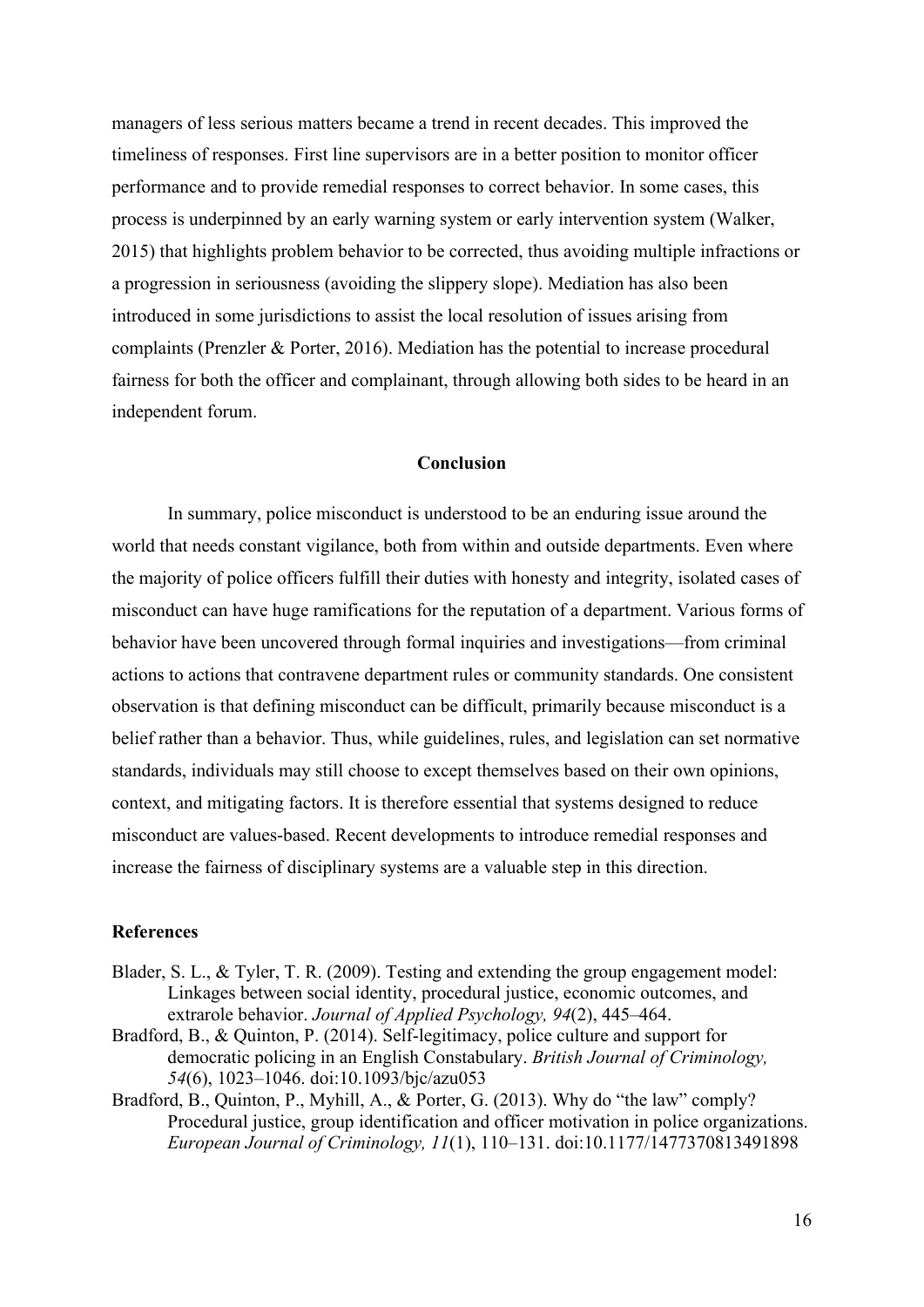- Cawthray, T., Prenzler, T., & Porter, L. E. (2013). Updating international law enforcement ethics: International codes of conduct. *Criminal Justice Ethics, 32*(3), 187–209. doi:10.1080/0731129X.2013.860728
- Christopher Commission. (1991). *Report of the independent commission on the Los Angeles Police Department*. Los Angeles, CA.: Christopher Commission.
- CMC. (2013). *Improving misconduct reporting in the QPS: The importance of ethical culture.* Brisbane: Crime and Misconduct Commission.
- College of Policing (2014). *Code of ethics: A code of practice for the principles and standards of professional behaviour for the policing profession of England and Wales*. Coventry: College of Policing. Retrieved from [https://www.college.police.uk/What-we-do/Ethics/Documents/Code\\_of\\_Ethics.pdf](https://www.college.police.uk/What-we-do/Ethics/Documents/Code_of_Ethics.pdf)
- D'Souza, A., Weitzer, R., & Brunson, R. K. (2018). Federal investigations of police misconduct: A multi-city comparison. *Crime, Law and Social Change*, 1–22. doi:10.1007/s10611-018-9797-4
- Dean, G., Bell, P., & Lauchs, M. (2010). Conceptual framework for managing knowledge of police deviance. *Policing and Society, 20*(2), 204–222. doi:10.1080/10439461003668476
- Dean, G., & Gottschalk, P. (2011). Continuum of police crime: An empirical study of court cases. *International Journal of Police Science & Management, 13*(1), 16–28. doi:10.1350/ijps.2011.13.1.222
- Fagan, J., & Tyler, T. R. (2005). Legal socialization of children and adolescents. *Social Justice Research, 18*(3), 217–241. doi:10.1007/s11211-005-6823-3
- Felker-Kantor, M. (2018). Police departments should no longer be allowed to police themselves. *The Washington Post*. Retrieved from https://www.washingtonpost.com/news/made-by-history/wp/2018/03/19/policedepartments-should-no-longer-be-allowed-to-policethemselves/?noredirect=on&utm\_term=.8d09e9130e8d
- Fitzgerald, T. (1989). *Report of a commission of inquiry pursuant to orders in council.* . Brisbane: Government Printer.
- Frank, J. (2009). Conceptual, methodological, and policy considerations in the study of police misconduct. *Criminology & Public Policy, 8*(4), 733–736. doi:10.1111/j.1745- 9133.2009.00590.x
- Halliday, J. (2013). Met police investigated 75 officers over Facebook and social networks misuse. *The Guardian*. Retrieved from https://www.theguardian.com/media/2013/apr/12/met-police-investigate-75-officersfacebook
- Higginbotham, C. E. (2006). Employee disciplinary matrix: A search for fairness in the disciplinary process. *Police Chief, 73*(10), 132–140.
- Hough, M., May, T., Hales, G., & Belur, J. (2018). Misconduct by police leaders in England and Wales: An exploratory study. *Policing and Society, 28*(5), 541–552. doi:10.1080/10439463.2016.1216989
- IACP (1957) Law enforcement code of ethics. Retrieved from <https://www.theiacp.org/resources/law-enforcement-code-of-ethics>
- IPCC. (2011). *Deaths in or following police custody: An examination of the cases 1998/99– 2008/09.* London: Independent Police Complaints Commission.
- Ivković, S., & Haberfeld, M. (2015). A comparative perspective on police integrity. In S. Ivković & M. Haberfeld (Eds.), *Measuring policeiIntegrity across the world* (pp. 329–368). New York: Springer.
- Kane, R. J., & White, M. D. (2009). Bad cops: A study of career-ending misconduct among New York City police officers. *Criminology & Public Policy, 8*(4).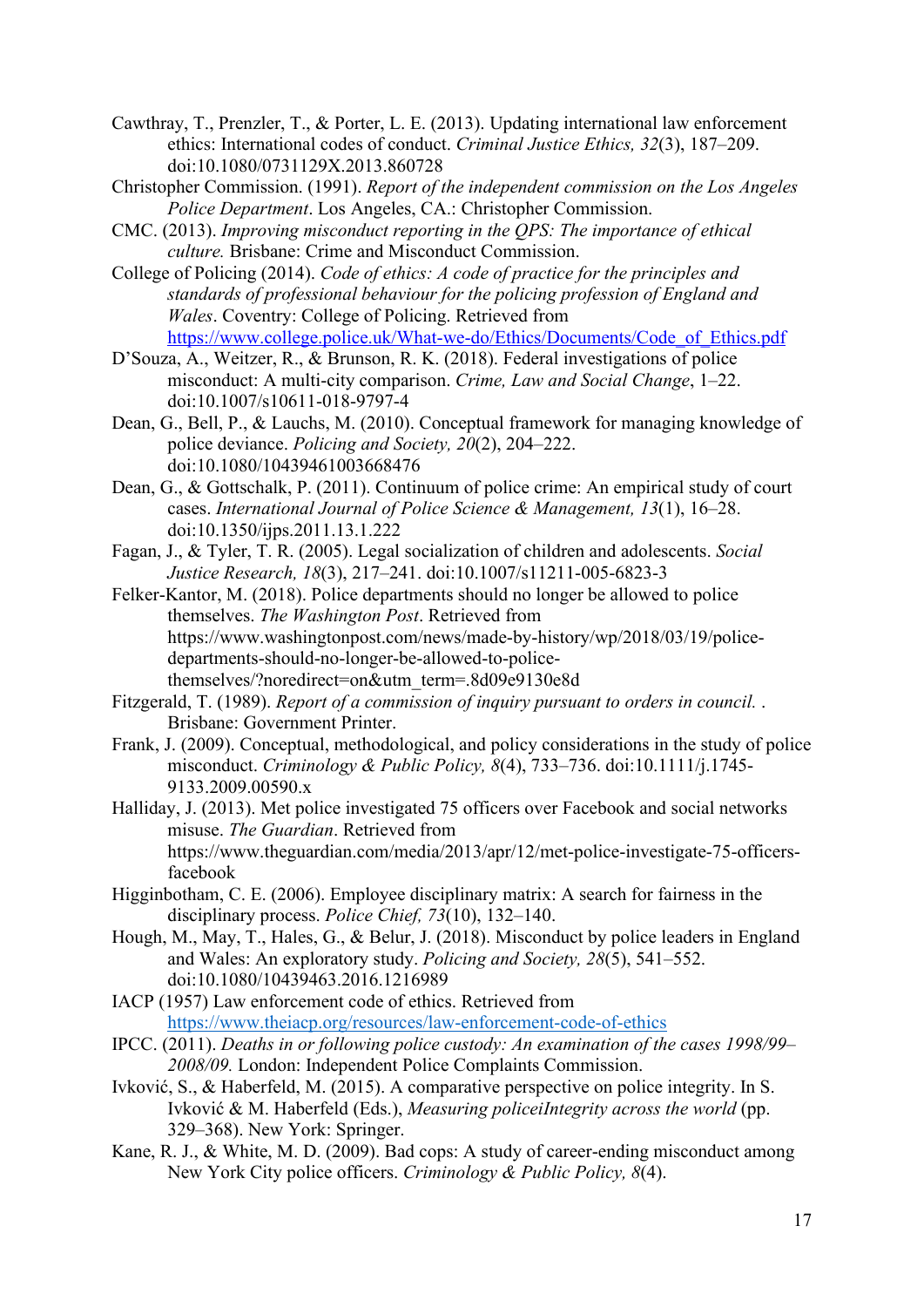- Kappeler, V., Sluder, R., & Alpert, G. (1998). *Forces of deviance: Understanding the dark side of policing*. Long Grove, IL: Waveland Press.
- Kerstetter, W. A. (1985). Who disciplines the police? Who should? . In W. Geller (Ed.), *Police leadership in America: Crisis and opportunity*. New York: Praeger.
- Kleinig, J. (1996). *The ethics of policing*. Cambridge: Cambridge University Press.
- Klockars, C. B., Ivković, S., & Haberfeld, M. (2004). *The contours of police integrity*. Thousand Oaks, CA: Sage.
- Klockars, C. B., Ivković, S. K., Harver, W. E., & Haberfeld, M. R. (2000). *The measurement of police integrity.* Washington, DC: National Institute of Justice.
- Knapp Commission. (1972). *Report of the New York City commission to investigate allegations of police corruption and the city's anti-corruption procedures*. New York: Bar Press.
- Manning, P. K. (2009). Bad cops. *Criminology & Public Policy, 8*(4), 787–794. doi:10.1111/j.1745-9133.2009.00594.x
- Miller, S. (2010). Integrity systems and professional reporting in police organizations. *Criminal Justice Ethics, 29*(3), 241–257. doi:10.1080/0731129X.2010.524036
- Miller, T. R., Lawrence, B. A., Carlson, N. N., Hendrie, D., Randall, S., Rockett, I. R. H., & Spicer, R. S. (2017). Perils of police action: A cautionary tale from US data sets. *Injury Prevention, 23*(1), 27. doi:10.1136/injuryprev-2016-042023
- Mollen Commission. (1994). *Anatomy of failure, a path for success: The report of the commission to investigate allegations of police corruption and the anti-corruption procedures of the New York City Police Department*. New York: City of New York.
- Murphy, K., Hinds, L., & Fleming, J. (2008). Encouraging public cooperation and support for police. *Policing and Society, 18*(2), 136–155. doi:10.1080/10439460802008660
- Newburn, T. (1999). *Understanding and preventing police corruption: Lessons from the literature. Police. Home Office Research Series Paper 110.* London: Home Office.
- Porter, L. E. (2005). Policing the police service: Psychological contributions to the study and prevention of police corruption. In L. J. Alison (Ed.), *The forensic psychologist's casebook: Psychological profiling and criminal investigation*. Collumpton: Willan.
- Porter, L. E. (2013). Indigenous deaths associated with police contact in Australia: Event stages and lessons for prevention. *Australian & New Zealand Journal of Criminology, 46*(2), 178-199. doi:10.1177/0004865813483294
- Porter, L. E., & Prenzler, T. (2012a). *Police integrity management in Australia: Global lessons for combating police misconduct*. Boca Raton: CRC Press.
- Porter, L. E., & Prenzler, T. (2012b). Police oversight in the United Kingdom: The balance of independence and collaboration. *International Journal of Law, Crime and Justice, 40*(3), 152–171. doi:10.1016/j.ijlcj.2012.03.001
- Porter, L. E., & Prenzler, T. (2019). Organisational and cultural dimensions of ethical attitudes: Exploring gender differences in the Australian context. In S. Ivković & M. Haberfeld (Eds.), *Exploring police integrity*. New York: Springer.
- Porter, L. E., Prenzler, T., & Hine, K. (2015). Police integrity in Australia. In S. Ivković & M. Haberfeld (Eds.), *Measuring police integrity across the world: Studies from established democracies and countries in transition* (pp. 67–96). New York: Springer-Verlag.
- Porter, L. E., & Warrender, C. (2009). A multivariate model of police deviance: Examining the nature of corruption, crime and misconduct. *Policing and Society, 19*(1), 79–99.
- Prenzler, T., & Porter, L. E. (2016). Improving police behaviour through innovative responses to complaints. In M. Rowe & S. Lister (Eds.), *Accountability of policing* (pp. 49–68). London: Routledge.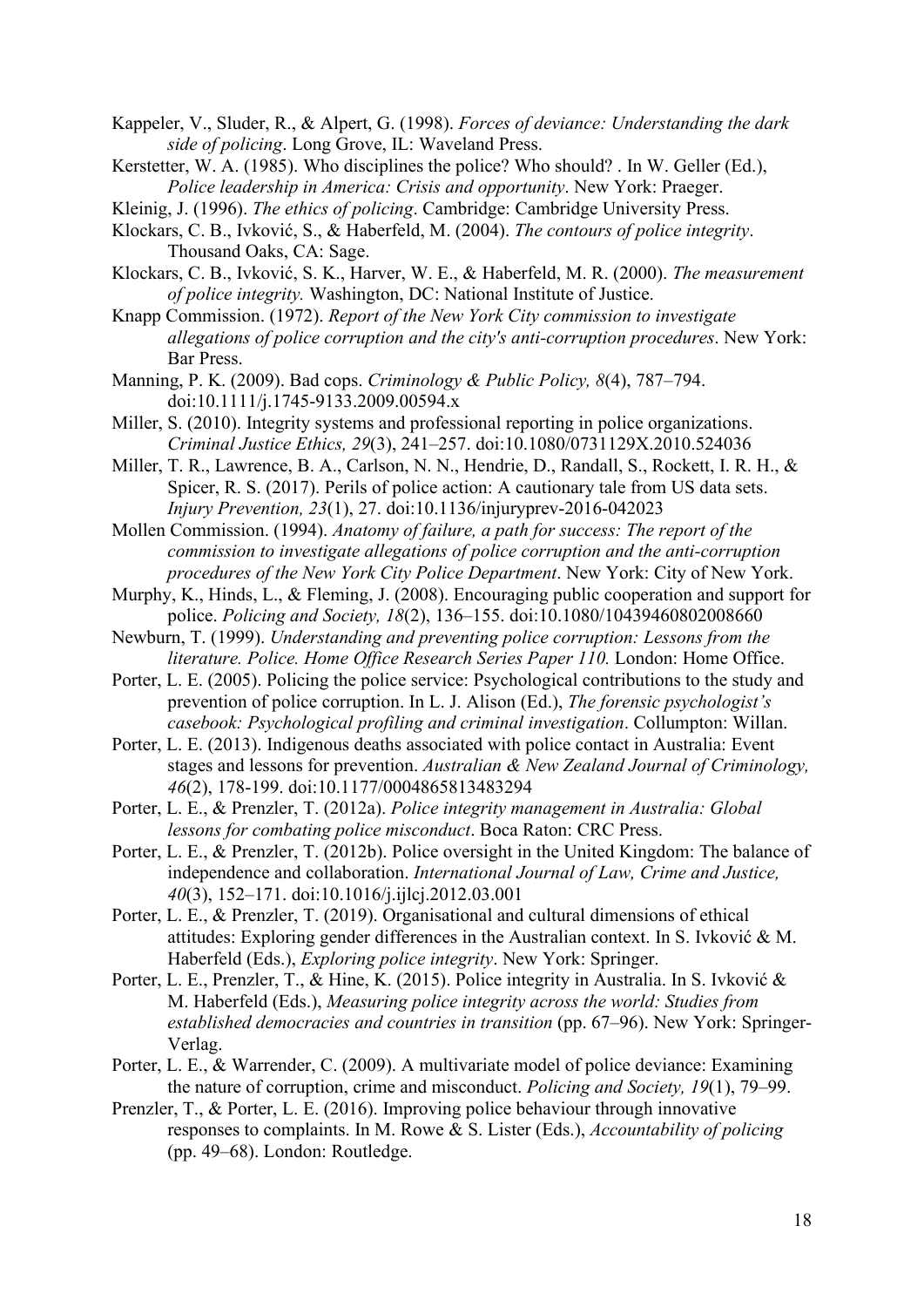- President's Task Force on 21st Century Policing. (2015). *Final report of the president's task force on 21st century policing*. (2015). Washington, DC: Office of Community Oriented Policing Services.
- Punch, M. (1985). *Conduct unbecoming*. London: Tavistock.
- Punch, M. (2000). Police corruption and itsprevention. *European Journal on Criminal Policy and Research, 8*, 301–324.
- Punch, M. (2009). *Police corruption: deviance, accountability and reform in policing*. Collumpton: Willan.
- Ransley, J. (2002). Miscarriages of justice. In T. Prenzler & J. Ransley (Eds.), *Police Reform*. Leichhardt, NSW: Hawkins Press.
- Rayman, G., Annese, J., & Tracy, T. (2018). Internal documents shed light on police discipline as NYPD faces criticism over secrecy behind penalties given to cops. *New York Daily News*. Retrieved from https://www.nydailynews.com/newyork/documents-shed-light-nypd-secretive-disciplinary-process-article-1.3872914
- Robinson, N., & McDonald, A. (2015). No NSW police officers disciplined during past twoand-a-half years of investigations, figures reveal. *ABC News*. Retrieved from https://www.abc.net.au/news/2015-09-24/police-escape-discipline-in-investigations: figures/6803146
- Roebuck, J. B., & Barker, T. (1974). A typology of police corruption. *Social Problems, 21*(3), 423–437.
- Seron, C., Pereira, J., & Kovath, J. (2004). Judging police misconduct: "Street-level" versus professional policing. *Law & Society Review, 38*(4), 665–710. doi:10.1111/j.0023- 9216.2004.00063.x
- Seron, C., Pereira, J., & Kovath, J. (2006). How citizens assess just punishment for police misconduct. *Criminology, 44*(4), 925–960. doi:10.1111/j.1745-9125.2006.00068.x
- Shane, J. M. (2012). Police employee disciplinary matrix: An emerging concept. *Police Quarterly, 15*(1), 62–91. doi:10.1177/1098611111433026
- Sherman, L. W. (1978). *Scandal and reform: Controlling police corruption*. Berkeley: University of California Press.
- Skolnick, J. (2002). Corruption and the blue code of silence. *Police Practice and Research, 3*(1), 7–19. doi:10.1080/15614260290011309
- Stephens, D. W. (2011). *Police discipline: A case for change*. Retrieved from Washington,  $D.C.:$
- Steyn, J., Gopal, N., & Meyer, M. E. (2013). Exploring the public parameter of police integrity. *Policing: An International Journal, 36*(1), 140–156. doi:10.1108/13639511311302515
- United Nations (1979). *Code of conduct for law enforcement officials*. Retrieved from https://www.unodc.org/pdf/criminal\_justice/Code\_of\_Conduct\_for\_Law\_Enforcemen t\_Officials\_GA\_43\_169.pdf.
- Walker, S. (2015). Introduction to early intervention systems. In R. G. Dunham & G. P. Alpert (Eds.), *Critical issues in policing* (7th ed., pp. 244–259). Long Grove, IL: Waveland Press.
- Webbe, S., Williams, G., & Grayson, F. (2011). *Simple, effective, transparent, strong: An independent review of the Queensland police complaints, discipline and misconduct system.* Brisbane: Queensland Government.
- Weitzer, R. (2002). Incidents of police misconduct and public opinion. *Journal of Criminal Justice, 30*(5), 397–408.
- Westmarland, L. (2005). Police ethics and integrity: Breaking the blue code of silence. *Policing and Society, 15*(2), 145–165. doi:10.1080/10439460500071721